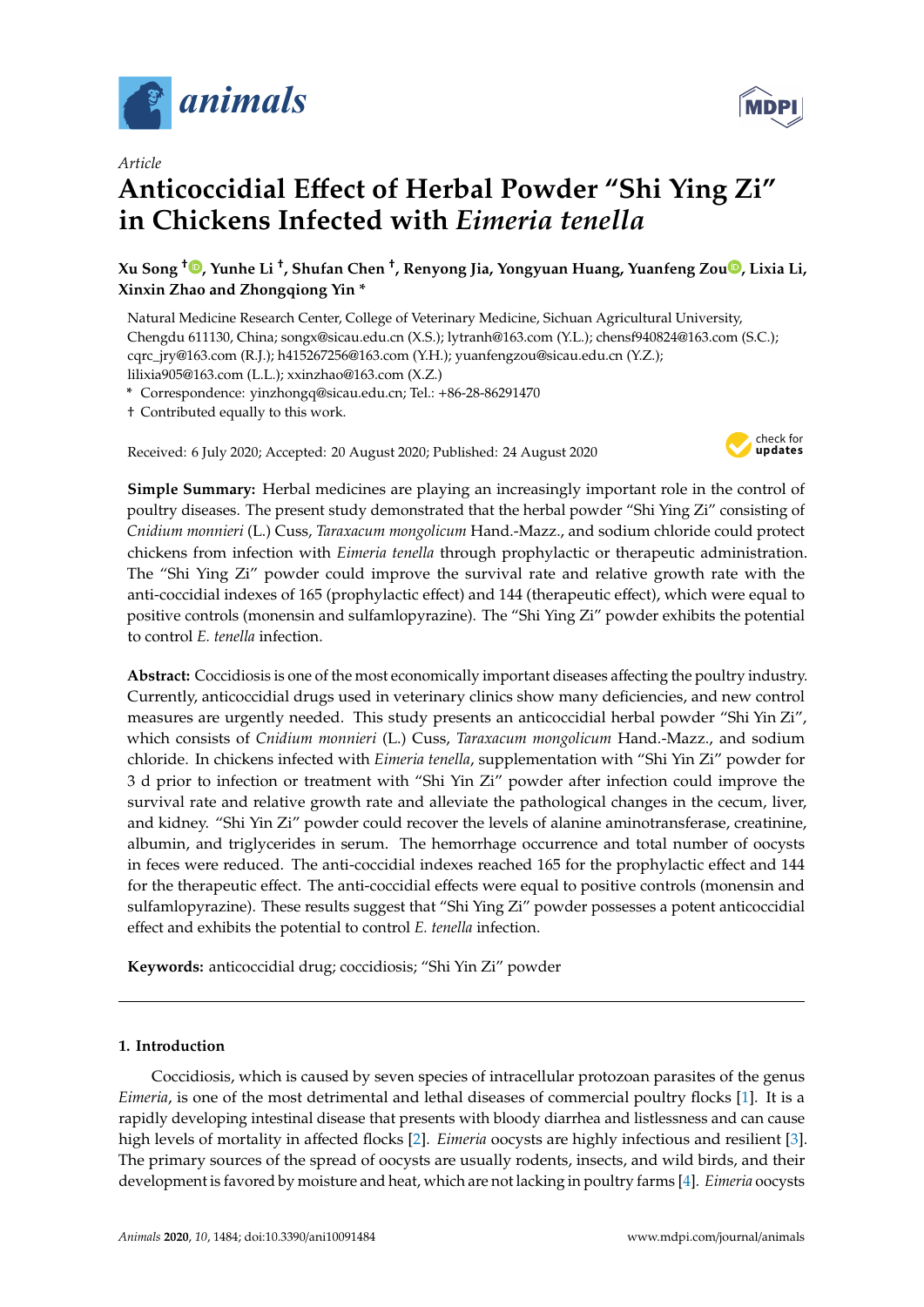typically invade intestinal epithelium cells and cause destruction of the infected cells, resulting in a reduction of feed conversion, body weight gain, and egg production, and increased morbidity and mortality [\[5\]](#page-12-4). *Eimeria tenella* is one of the most frequent and destructive pathogens of the genus *Eimeria*. It parasitizes chicken cecum and induces bloody excrement and body weight reduction [\[6\]](#page-12-5). Therefore, the management of coccidiosis and maintenance of the immune functions for ensuring maximum performance, growth, and production in the poultry industry are fundamental requirements for profitable farming [\[7\]](#page-12-6). In the prevention of coccidiosis, good sanitary conditions of poultry farms, such as maintaining cleanliness, good ventilation, and the regular replacement of litter, are important for eliminating dampness and the appearance of mold, which create an ideal environment for protozoa to thrive. Furthermore, nets that prevent rodents, insects, and wild birds from entering the farms also play an important role. The regular administration of coccidiostats in feed and preventive vaccinations are typical methods used to control the disease, but coccidial oocysts gradually show drug tolerance and the production capacity of current vaccine lines is limited [\[8](#page-12-7)[,9\]](#page-12-8). To prevent the emergence of drug resistance, new drugs have been developed and administered on a rotational basis with existing drugs. However, this has resulted in an increased cost of poultry products. Furthermore, anticoccidial drug residues in poultry products are potentially an annoyance to consumers [\[8\]](#page-12-7). In recent years, anticoccidial drug development has been slower than the emergence of drug-resistant *Eimeria* spp., which has stimulated the search for alternative control methods for avian coccidiosis [\[10\]](#page-12-9).

There are many plant-derived drugs with anticoccidial effects, such as herbal extracts [\[11,](#page-12-10)[12\]](#page-12-11). Compared with chemotherapeutic drugs, anticoccidial herbal medicines usually exhibit less drug residues and less drug resistance [\[13\]](#page-12-12). *Cnidium monnieri* (L.) Cuss. is a widely used traditional herbal medicine in China, Vietnam, and Japan, and its fruits have been used to treat a variety of diseases, including female vulva pain, male impotence, epilepsy, and ulcers [\[14\]](#page-12-13). Many phytochemicals, mainly coumarins, which are the dominant active constituents, have been identified from *C. monnieri*, and osthole is used as a quality marker in the Pharmacopoeia of China [\[15\]](#page-12-14). *Taraxacum mongolicum* Hand.-Mazz. is a Chinese medicine commonly used to treat infection, fever, upper respiratory tract infections, pneumonia, and other infectious diseases [\[16\]](#page-12-15). The phytochemical constituents of *T. mongolicum* can mainly be divided into sesquiterpenoid, triterpenoid, phytosterol, flavonoids, phenolic acids, and organic acids [\[17\]](#page-12-16). Caffeic acid, which is a kind of phenolic acid, is used as a quality marker in the Pharmacopoeia of China. Based on the traditional Chinese veterinary medicine theory, unlike other herbal extracts, this study prepared the herbal formula "Shi Ying Zi", which is a powder consisting of a mixture of *C. monnieri*, *T. mongolicum*, and sodium chloride at a ratio of 55:40:5. The anticoccidial effects of "Shi Ying Zi" powder were evaluated in chickens infected with *E. tenella* through supplementation for 3 d prior to infection and administration after infection for determination of the preventive and therapeutic effects of "Shi Ying Zi" powder.

## **2. Materials and Methods**

## *2.1. Preparation of "Shi Ying Zi" Powder*

"Shi Ying Zi" powder consisted of *C. monnieri*, *T. mongolicum*, and sodium chloride at a ratio of 55:40:5. The two herbals were procured from Baicaotang pharmaceutical chain Co. LTD (Chengdu, China). The samples of the two plant materials were deposited at the herbarium of the Natural Medicine Research Center, College of Veterinary Medicine, Sichuan Agricultural University (Chengdu, China), with voucher numbers 2017-0168 and 2017-0205, respectively. The content of osthole in *C. monnieri* was 1.28% and the content of caffeic acid was 0.041% in *T. mongolicum* Hand-Mazz. The quality criteria of the two herbals were fitted for the standards of the Pharmacopoeia of China (Version 2015, China Pharmacopoeia Committee). The mixtures of *C. monnieri*, *T. mongolicum*, and sodium chloride were smashed into powder, followed by sieving through 150  $\mu$ m  $\pm$  6.6  $\mu$ m screen cloth, to give the "Shi Ying Zi" powder.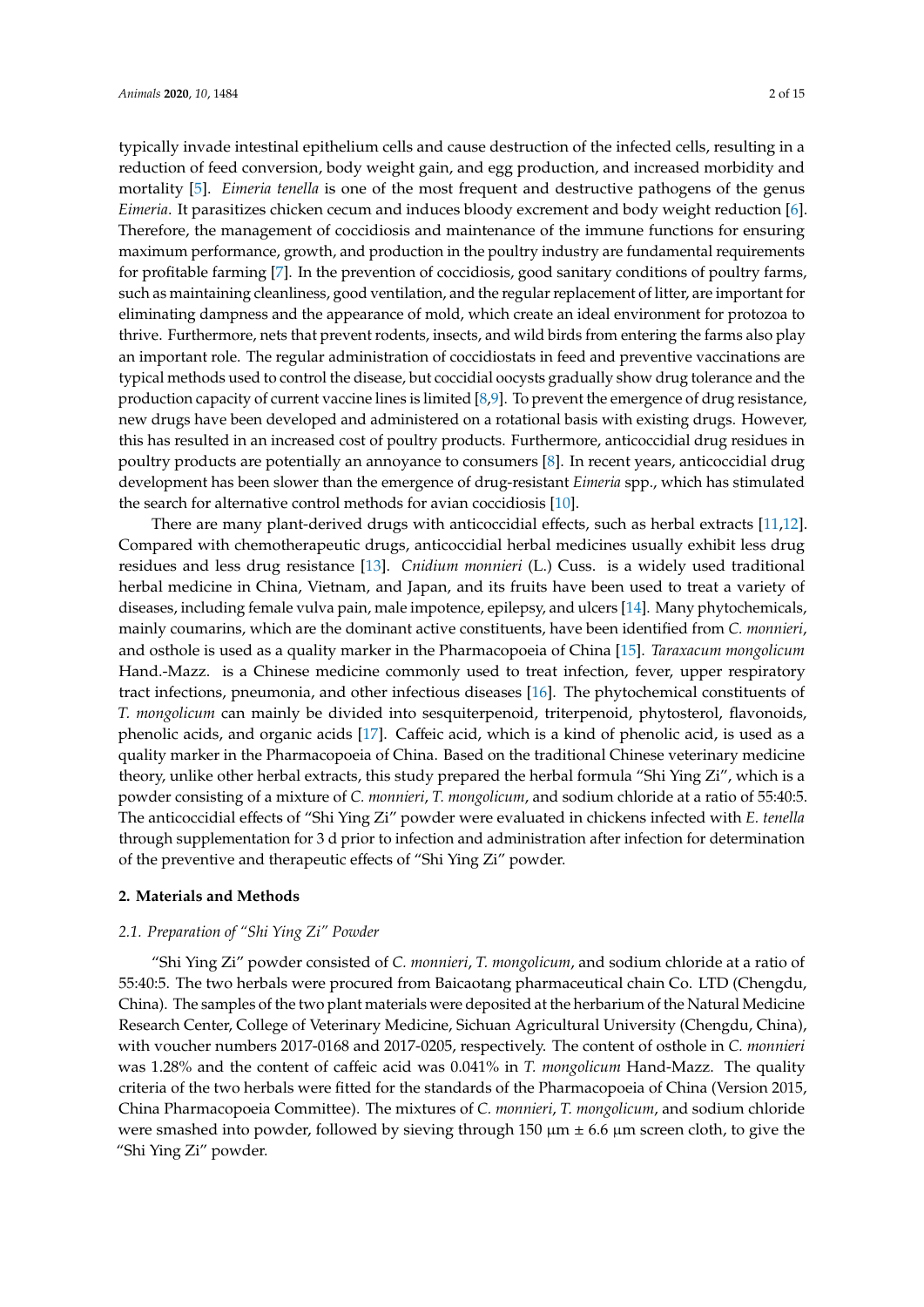## *2.2. Oocyst*

The sporulated oocysts of *E. tenella* (BJ strain) were provided by the College of Veterinary Medicine, China Agricultural University (Beijing, China) [\[18\]](#page-12-17). For the propagation of oocysts, twenty 14-day-old chicks free of coccidiosis were inoculated with  $2 \times 10^4$  sporulated oocysts of *E. tenella* by oral gavage. The cecum contents and feces from infected chicks were collected at 7 days post infection (dpi), and oocysts were separated by flotation in saturated saline, as described by Kumar (2014) [\[19\]](#page-12-18). The oocysts were then allowed to sporulate in 2.5% (*w*/*v*) potassium dichromate solution at 28 ◦C for three days, followed by washing thrice with normal saline. After the determination of the total number of oocysts by the McMaster technique, as previously described [\[20\]](#page-12-19), the sporulated oocysts were diluted to  $2 \times 10^4$  oocysts/mL in normal saline.

## *2.3. Experimental Design*

Two hundred 1-day-old broiler chicks free of coccidiosis were purchased from a commercial hatchery (Tianchi Poultry Co. Ltd., Mianyang, China) and reared in a sterilized poultry shed of the animal houses of Sichuan Agricultural University (Ya'an, China). The chicks were fed a  $60C$ o-sterilized diet free of anticoccidial drugs (Supplementary Table S1; Xietong Biotechnology Co., Ltd., Nanjing, China). The feces were collected daily to check for oocysts [\[21\]](#page-12-20). At the 11th day of age, the chicks were all free of coccidiosis and were then equally divided into 10 groups (10 males and 10 females per group and each with four replicates of five chickens/cage), including an uninfected-untreated group, an infected-untreated group, four prophylactic groups (positive control group and three "Shi Ying Zi" powder groups), and four therapeutic groups (positive control group and three "Shi Ying Zi" powder groups). The chicks in the three "Shi Ying Zi" powder protective groups were prophylactically supplemented with "Shi Ying Zi" powder at doses of 5 g/kg feed (ShiYingZi-PL), 10 g/kg feed (ShiYingZi-PM), and 15 g/kg feed (ShiYingZi-PH), respectively. In the positive control group, monensin was added (100 mg/kg feed). For obtaining homogeneous mixtures of feed with "Shi Ying Zi", the powder was firstly mixed with an equal quantity of feed, and the feed was added to the mixture at an equal quantity. The mixing process continued until all of the feed had been added. The uninfected-untreated group and infected-untreated group were fed a regular diet. At the 14th day of age, chicks, except for those in the uninfected-untreated group, were inoculated with 2 × 10<sup>4</sup> sporulated oocysts of *E. tenella* by oral gavage. At 1 dpi, the chicks in the three "Shi Ying Zi" powder therapeutic groups were supplemented with "Shi Ying Zi" powder at doses of 5 g/kg feed, (ShiYingZi-TL), 10 g/kg feed (ShiYingZi-TM), and 15 g/kg feed (ShiYingZi-TH), respectively. In the positive control group, sulfachloropyrazine sodium was added to water (1 g/L).

## *2.4. Ethical Approval*

All procedures involving animals and their care in this study were approved by the Ethics Committee of Sichuan Agricultural University according to the Regulation of Experimental Animal Management (State Scientific and Technological Commission of the People's Republic of China, No. 2, 1988) and The Interim Measures of Sichuan Province Experimental Animal Management (Science and Technology Bureau of Sichuan, China, No. 25, 2013). At the end of the study (8 dpi), the chicks were anesthetized through intravenous injection (underwing vein) with sodium pentobarbital (30 mg/kg body weight) within 2 min of the birds being removed from their home pen [\[22\]](#page-13-0). The wing venous blood samples and tissue samples (five chicks per group) were collected. The rest of the anesthetized chicks were euthanized by manual cervical dislocation. All efforts were made to minimize the suffering of birds.

#### *2.5. Clinical Symptoms*

The chicks were examined daily for recording clinical signs, such as anorexia, huddling together, disheveled feathers, bloody stools, and mortality [\[23\]](#page-13-1).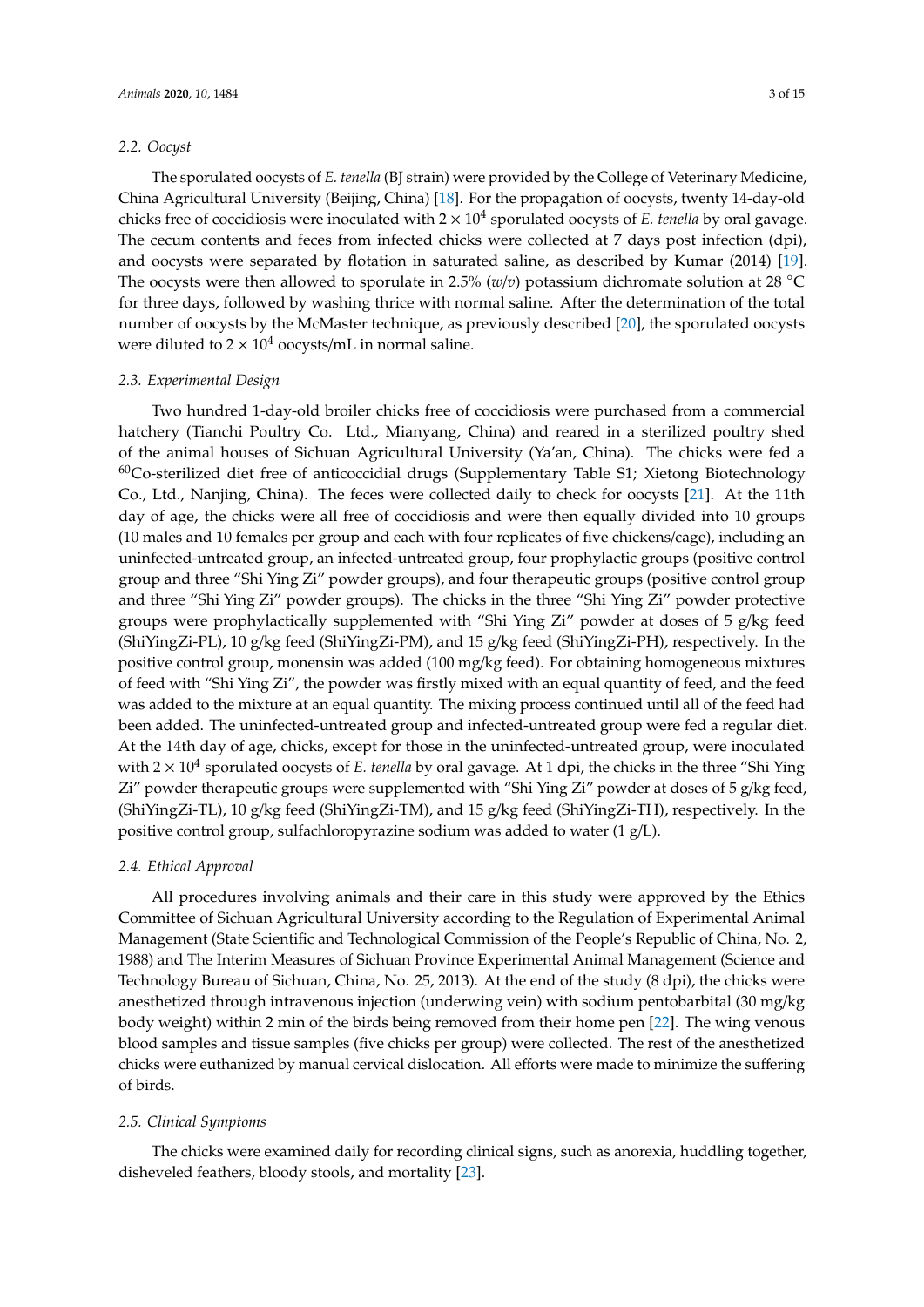## *2.6. Bloody Diarrheal Score*

The bloody diarrheal score is a qualitative estimation of the deviation of the fecal appearance from a normal state. It was obtained by scoring the bloody feces each morning from 4 to 8 dpi. The bloody diarrheal score ranged from 0 to 4: A score of 0 indicated normal feces without hemorrhage; a score of 1 indicated 1–25% hemorrhage in the feces; a score of 2 indicated 25–50% hemorrhage in the feces; a score of 3 indicated 51–75% hemorrhage in the feces; and a score of 4 indicated 76–100% hemorrhage in the feces [\[11\]](#page-12-10).

#### *2.7. Lesion Score of the Cecum*

The postmortem examination was conducted 8 dpi. The dead and slaughtered birds were incised, and gross lesions in the cecum were examined by recording lesion scoring as described by Johnson and Reid [\[24\]](#page-13-2). The lesions included hemorrhages, thickening of the cecum wall, and mucoid discharge. The lesion score ranged from 0 to 4: A score of 0 indicated no lesion; a score of 1 indicated a mild lesion; a score of 2 indicated a moderate lesion; a score of 3 indicated a severe lesion; and a score of 4 indicated a more severe lesion.

#### *2.8. Oocyst Counts*

The oocyst counts in feces were measured by the McMaster method [\[20\]](#page-12-19). Briefly, 2 g of feces collected from 0 to 8 dpi were uniformly dispersed in 60 mL saturated salt solution with vigorous stirring, followed by filtration. Then, the filtrate was loaded onto a McMaster Egg Slide (Chongqing DiShui Experimental apparatus Co., Ltd., Chongqing, China), which has two chambers with two identical 10 mm  $\times$  10 mm  $\times$  1.5 mm grids (0.15 mL), for oocyst counting. The total number of oocysts under both of the grids was recorded. The oocyst counts (oocysts per gram) were calculated by multiplying the total number of oocysts in the two chambers by 100. The cecum contents were collected 8 dpi after postmortem examination. The oocyst counts in the cecum contents were determined as described above. The score of the oocysts index at 8 dpi ranged from 0 to 40: A score of 0 indicated the oocyst counts were 0–0.1  $\times$  10<sup>6</sup>; a score of 5 indicated the oocyst counts were 0.11  $\times$  10<sup>6</sup>–1  $\times$  10<sup>6</sup>; a score of 10 indicated the oocyst counts were  $1.1 \times 10^6$ –1.9  $\times 10^6$ ; a score of 20 indicated the oocyst counts were 2.0  $\times$  10<sup>6</sup>–5.9  $\times$  10<sup>6</sup>; a score of 30 indicated the oocyst counts were 6.0  $\times$  10<sup>6</sup>–10.9  $\times$ 10<sup>6</sup>; and a score of 40 indicated the oocyst counts were more than  $1.1 \times 10^7$ .

## *2.9. Anti-Coccidiosis Index*

The anti-coccidiosis index (ACI) = (Relative weight gain rate + Survival rate) − (Oocysts index in cecum + Gross lesions score) [\[25\]](#page-13-3).

The relative weight gain rate  $(\times 100\%)$  is the ratio of the average weight gain of the infected group to the average weight gain of the uninfected-untreated group. The survival rate  $(\times 100\%)$  is the ratio of the number of alive chicks to the total number of chicks. The average initial weight is the average weight of the chicks at 0 dpi, and the average final weight is the average weight of the chicks at 8 dpi.

When ACI is larger than 180, it means that the drug has a high efficiency; when ACI is 160–180, it means that it has a medium efficiency; when ACI is 120–160, it means that it has a low efficiency; and when ACI is lower than 120, it means that the drug does not possess anti-coccidiosis effects.

#### *2.10. Biochemical Indexes*

For biochemical studies, 3–4 mL wing venous blood was collected from five randomly selected chicks of each group into tubes, without any anticoagulant, at intervals of 1, 4 and 8 dpi. After clotting, serum was separated and various parameters were estimated, including total serum protein, albumin, aspartate aminotransferase, alanine aminotransferase, creatinine, and triglyceride. The globulins were calculated by subtracting the values of albumin from total serum proteins.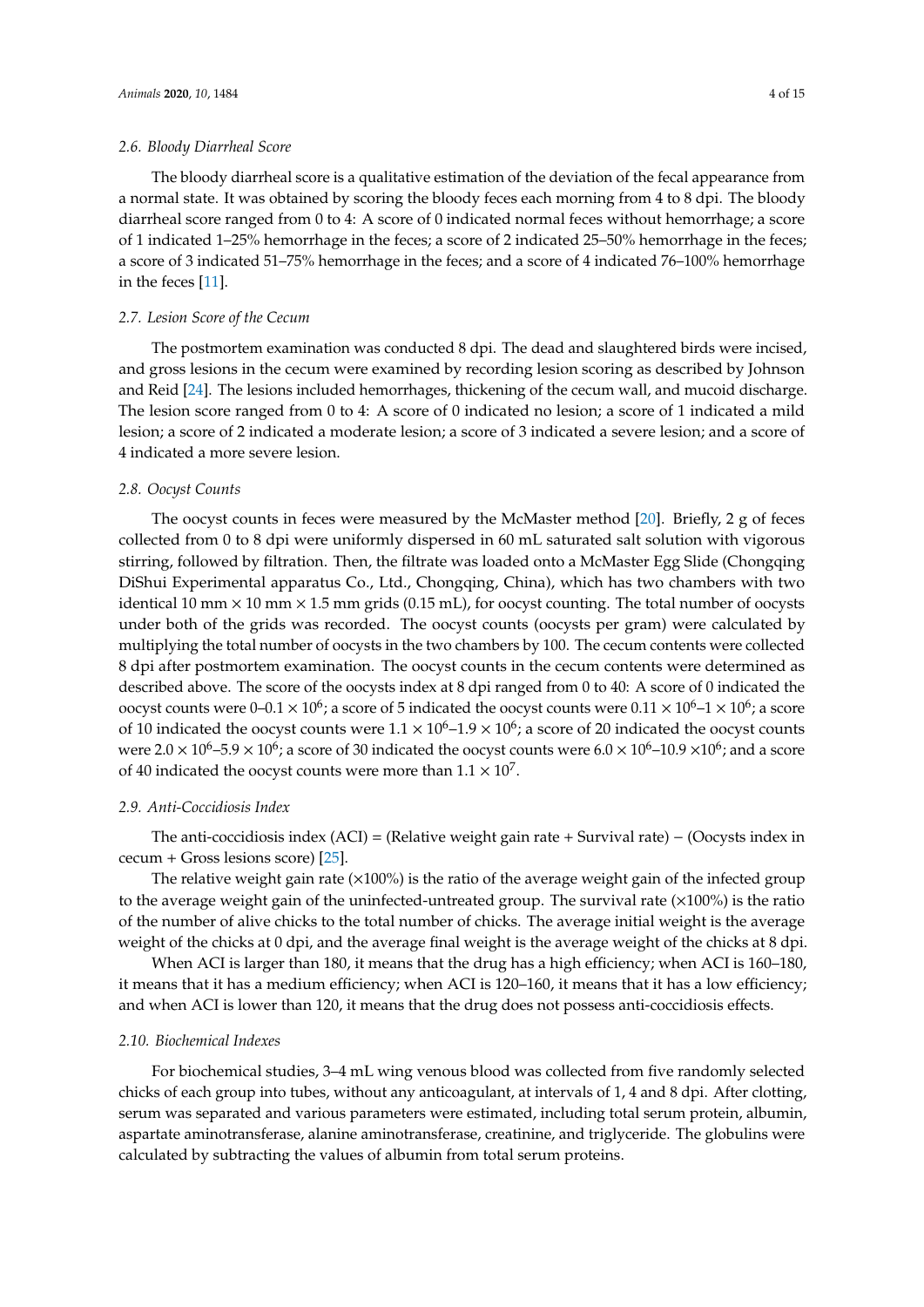## *2.11. Histopathology*

After dissection, the cecum, liver, and kidney tissue samples were subjected to common histological preparation. A 5  $\mu$ m section of each tissue was procured and stained with hematoxylin and eosin (HE) for histopathological examination.

#### *2.12. Statistical Analysis*

The statistical significance was compared for the uninfected-untreated control and experimental groups by one way analysis of variance (ANOVA), followed by the Student–Newman–Keuls test, using the IBM SPSS Statistics, Version 24 program (IBM Corporation. Somers, NY, USA). The differences between groups were considered significant when values of *p* < 0.05.

## **3. Results**

#### *3.1. Clinical Symptoms and Mortality*

After being challenged with *E. tenella*, the clinical signs and symptoms were closely monitored throughout the trial. The clinical signs, including disheveled feathers, dullness, and anorexia, were observed in the infected-untreated group at 3 dpi. The symptoms in ShiYingZi protective groups were observed at 4 dpi, which were similar to the infected-untreated group, but much milder. The mortality of the infected-untreated group was highest in all groups. The appearance of hemorrhage in feces was noted at 4 dpi in the infected-untreated group and many oocysts were found in the cecum, suggesting that the model was successfully established. For pretreatment with "Shi Ying Zi" powder, bloody stools were detected at 5 dpi.

*E. tenella* infection induced a 25% mortality rate in the infected-untreated group, which is significantly higher than the uninfected-untreated control and other infected groups. Pretreatment with "Shi Ying Zi" powder only caused a 5% mortality rate in the ShiYingZi-PL group and ShiYingZi-PH group. There was no mortality in the ShiYingZi-PM group and monensin group (Table [1\)](#page-4-0). When the drugs were supplemented after infection, the mortality rates were 10% in the ShiYingZi-TL group and 5% in the ShiYingZi-TM group. In the ShiYingZi-TH group and sulfachloropyrazine sodium group, there was no mortality (Table [1\)](#page-4-0). These results suggested that "Shi Ying Zi" powder and positive drugs could significantly reduce the mortality rate of chicks infected with *E. tenella*.

<span id="page-4-0"></span>

| Groups                       | 4 dpi | 5 dpi | 6 dpi | 7 dpi | 8 dpi | <b>Total Mortality</b> |
|------------------------------|-------|-------|-------|-------|-------|------------------------|
| Uninfected-untreated control |       |       | 0     |       |       | 0 <sup>a</sup>         |
| Infected-untreated control   |       |       |       |       |       | 5 <sup>b</sup>         |
| ShiYingZi-PL                 |       |       |       |       |       | 1 ac                   |
| ShiYingZi-PM                 |       |       |       |       |       | 0 <sup>a</sup>         |
| ShiYingZi-PH                 |       |       |       |       |       | 1 ac                   |
| Monensin                     |       |       |       |       |       | 0 <sup>a</sup>         |
| ShiYingZi-TL                 |       |       |       |       |       | $2$ ac                 |
| ShiYingZi-TM                 |       |       |       |       |       | 1 ac                   |
| ShiYingZi-TH                 |       |       |       |       |       | 0 <sup>a</sup>         |
| Sulfachloropyrazine sodium   |       |       |       |       |       | 0 <sup>a</sup>         |

**Table 1.** Mortality in different groups from 4 to 8 days post infection (dpi).

a,b,c Different letters for the total mortality indicate that a significant difference existed ( $p < 0.05$ ).

#### *3.2. Anticoccidial E*ffi*cacy in Chickens*

The bloody diarrheal score from 4 to 8 dpi (Table [2\)](#page-5-0) and the total number of oocysts per gram of feces from 0 to 8 dpi (Table [3\)](#page-5-1) were measured. Oocyst shedding in feces could be observed from 0 to 3 dpi. When the hemorrhagic feces were observed in the infected groups at 4 dpi, the oocyst shedding in feces could be detected, except for the ShiYingZi-PH and monensin groups. The number of oocysts in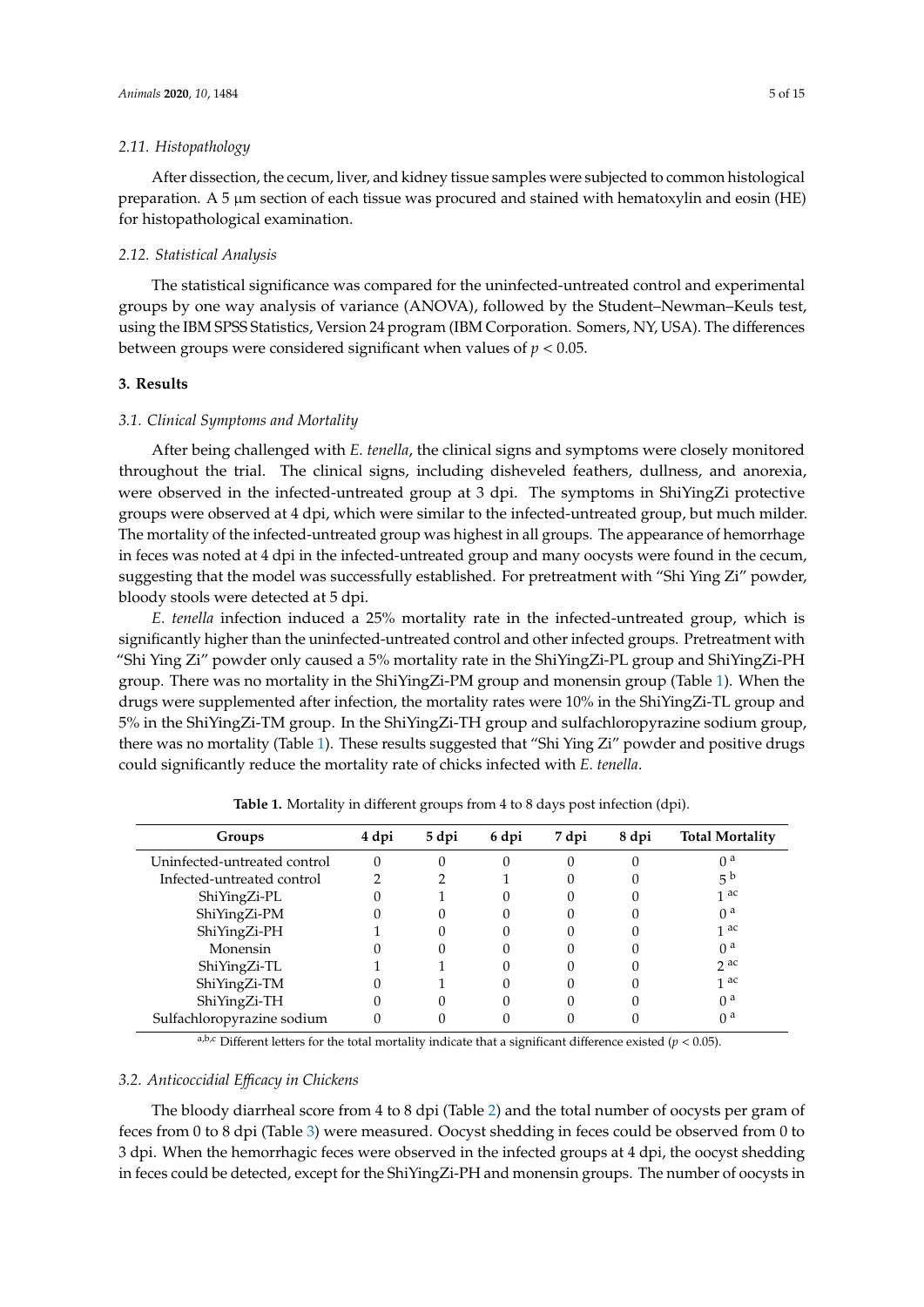feces was decreased by ShiYingZi treatment from 4 to 8 dpi. The ShiYingZi therapeutic group (10 g/kg) exhibited a significantly decreased bloody diarrheal score in comparison with the infected-untreated control at 5 dpi. Both the prophylactic and therapeutic administration of "Shi Ying Zi" powder could significantly decrease the bloody diarrheal score in comparison with the infected-untreated control at 6 and 7 dpi. "Shi Ying Zi" powder exhibited equal potency when compared with monensin and sulfachloropyrazine sodium. These results suggested that "Shi Ying Zi" powder could alleviate the hemorrhages in feces and accelerate recovery from bloody stools. The amount of oocyst shedding in feces was also reduced.

<span id="page-5-0"></span>

| Groups                       | 4 dpi          | 5 dpi          | 6 dpi          | 7 dpi          | 8 dpi          |
|------------------------------|----------------|----------------|----------------|----------------|----------------|
| Uninfected-untreated control | $\theta$ a     | 0 <sup>a</sup> | 0 <sup>a</sup> | 0 <sup>a</sup> | 0 <sup>a</sup> |
| Infected-untreated control   | 1 <sup>a</sup> | 2 <sub>b</sub> | 3 <sup>b</sup> | 3 <sup>b</sup> | 1 <sup>a</sup> |
| ShiYingZi-PL                 | 1 <sup>a</sup> | 2 <sub>b</sub> | 3 <sup>b</sup> | 2c             | 1 <sup>a</sup> |
| ShiYingZi-PM                 | 0 <sup>a</sup> | 2 <sub>b</sub> | 2c             | 2 <sup>c</sup> | 0 <sup>a</sup> |
| ShiYingZi-PH                 | 1 <sup>a</sup> | 2 <sub>b</sub> | 3 <sup>b</sup> | 3 <sup>b</sup> | 0 <sup>a</sup> |
| Monensin                     | $\theta$ a     | 2 <sub>b</sub> | $2^c$          | 2c             | 0 <sup>a</sup> |
| ShiYingZi-TL                 | 0 <sup>a</sup> | 2 <sub>b</sub> | 3 <sup>b</sup> | 2c             | 0 <sup>a</sup> |
| ShiYingZi-TM                 | 0 <sup>a</sup> | 1a             | 2c             | 1 a            | 1 <sup>a</sup> |
| ShiYingZi-TH                 | 1 <sup>a</sup> | 2 <sub>b</sub> | 2c             | 2c             | 0 <sup>a</sup> |
| Sulfachloropyrazine sodium   | 0 <sup>a</sup> | 1 a            | 2c             | 1 <sup>a</sup> | 0 <sup>a</sup> |

**Table 2.** The bloody diarrheal score from 4 to 8 dpi.

a,b,c Different letters indicate that a significant difference existed ( $p < 0.05$ ).

<span id="page-5-1"></span>

| Groups                       | 4 dpi    | 5 dpi          | 6 dpi    | 7 dpi    | 8 dpi    |
|------------------------------|----------|----------------|----------|----------|----------|
| Uninfected-untreated control | $\theta$ | $\Omega$       | $\Omega$ | $\Omega$ | $\theta$ |
| Infected-untreated control   | 0.27     | 2.78           | 1.93     | 1.54     | 1.15     |
| ShiYingZi-PL                 | 0.09     | $\overline{2}$ | 1.71     | 0.85     | 0.55     |
| ShiYingZi-PM                 | 0.14     | 2.13           | 1.24     | 1.03     | 0.60     |
| ShiYingZi-PH                 | $\Omega$ | 3.12           | 1.75     | 1.06     | 0.83     |
| Monensin                     | $\Omega$ | 1.56           | 1.69     | 0.75     | 0.42     |
| ShiYingZi-TL                 | 0.21     | 2.17           | 1.78     | 1.13     | 0.90     |
| ShiYingZi-TM                 | 0.33     | 2.33           | 1.51     | 1.23     | 0.95     |
| ShiYingZi-TH                 | 0.25     | 2.49           | 1.88     | 1.07     | 0.46     |
| Sulfachloropyrazine sodium   | 0.19     | 2.12           | 1.25     | 0.99     | 0.78     |
|                              |          |                |          |          |          |

Table 3. The number of oocysts per gram of feces  $(\times 10^6)$ .

Coccidiosis induced decreased weight gain, and the relative weight gain rate was 53% compared with the uninfected-untreated group (Table [4\)](#page-6-0). The prophylactic administration of "Shi Ying Zi" powder could recover the relative weight gain rate up to 86% compared with the uninfected-untreated group, which is better than monensin. The relative weight gain rate of the "Shi Ying Zi" powder therapeutic group could reach to 77% in comparison with the infected-untreated group. The gross lesions score and cecum oocyst index were decreased after the prophylactic and therapeutic administration of "Shi Ying Zi" powder and the positive drugs. The prophylactic administration of "Shi Ying Zi" powder at the dose of 10 g/kg showed the highest anticoccidial activity, with an ACI value of 165, which is higher than that obtained for monensin (159).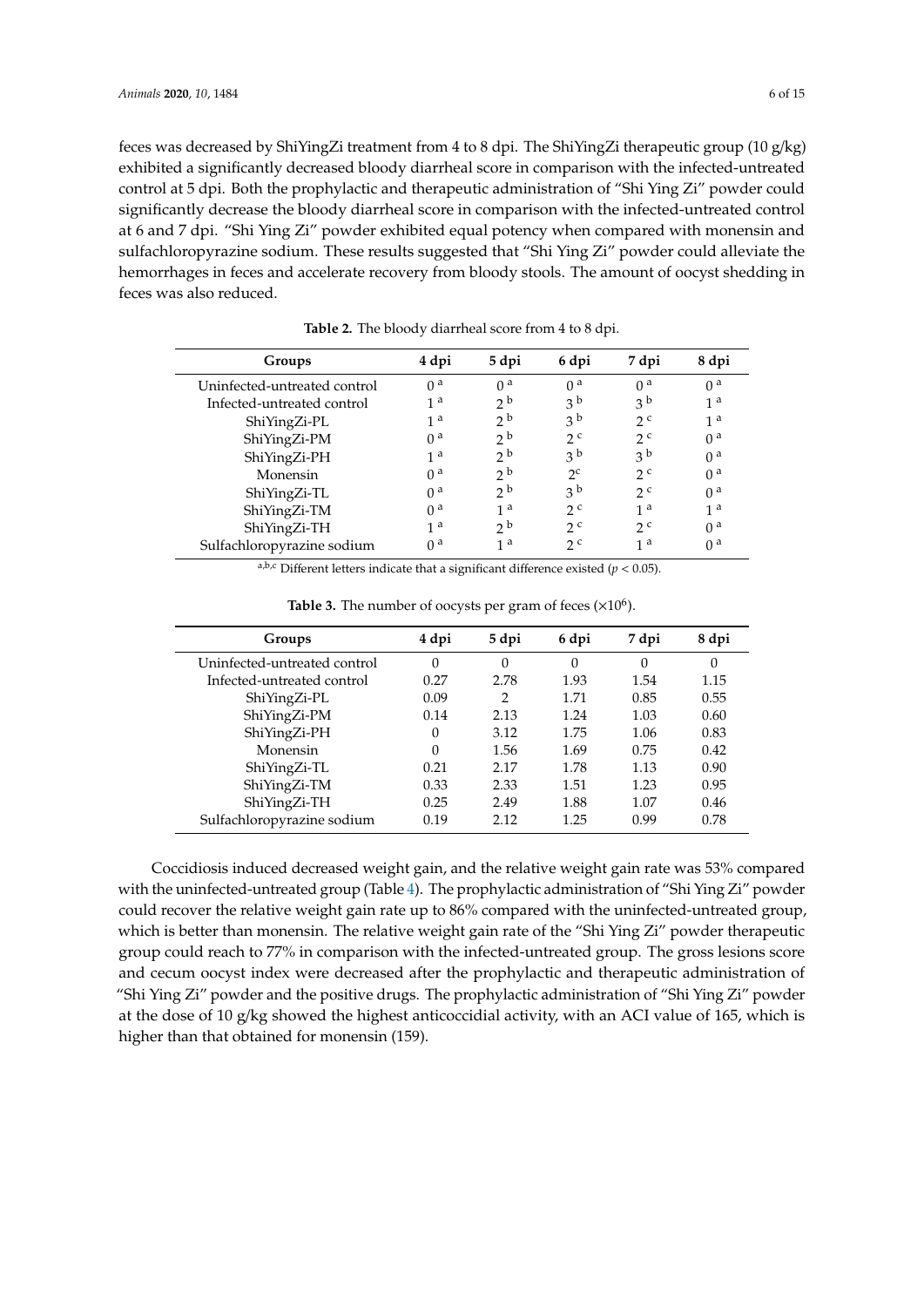|                                      |                                         |                                       |                                  |                                  | <b>Protective Effect</b>         |                               |                              |                                 | <b>Therapeutic Effect</b>      |                                 |
|--------------------------------------|-----------------------------------------|---------------------------------------|----------------------------------|----------------------------------|----------------------------------|-------------------------------|------------------------------|---------------------------------|--------------------------------|---------------------------------|
| Indicators                           | Uninfected-<br><b>Untreated Control</b> | Infected-<br><b>Untreated Control</b> | ShiYingZi-PL                     | ShiYingZi-PM                     | ShiYingZi-PH                     | Monensin                      | ShiYingZi-TL                 | ShiYingZi-TM                    | ShiYingZi-TH                   | Sulfachloropyrazine<br>Sodium   |
| Average initial<br>weight/g          | $165.27 \pm 20.5$                       | $157.07 \pm 25.1$                     | $164.07 \pm 20.72$               | $155.13 \pm 14.17$               | $160.43 \pm 14.98$               | $146.33 \pm 12.56$            | $160.13 \pm 18.12$           | $152.4 \pm 18.72$               | $149.33 \pm 19.29$             | $159.2 \pm 19.93$               |
| Average final<br>weight/g            | $225 \pm 26.06^{\circ}$                 | $189.14 \pm 29.44$ <sup>a</sup>       | $210.27 \pm 22.29$ <sup>ab</sup> | $204.82 \pm 18.07$ <sup>ab</sup> | $209.41 \pm 16.57$ <sup>ab</sup> | $191.6 \pm 14.9$ <sup>a</sup> | $204 \pm 21.01$ <sup>a</sup> | $188.73 \pm 23.08$ <sup>a</sup> | $189.91 \pm 23.4$ <sup>a</sup> | $207.44 \pm 17.9$ <sup>ab</sup> |
| Relative weight gain<br>rate $(\% )$ | 100                                     | 53                                    | 78                               | 86                               | 83                               | 78                            | 74                           | 71                              | 77                             | 80                              |
| Survival rate (%)                    | 100                                     | 75                                    | 95                               | 100                              | 95                               | 100                           | 90                           | 95                              | 100                            | 100                             |
| Gross lesions score                  | $0 \pm 0$ <sup>a</sup>                  | $35 \pm 5.27$ c                       | $14 \pm 11.74$ <sup>b</sup>      | $11 \pm 9.94$ b                  | $14 \pm 11.74$ <sup>b</sup>      | $9 \pm 8.76^{\circ}$          | $19 \pm 13.7^{\mathrm{b}}$   | $15 \pm 10.8^{\mathrm{b}}$      | $13 \pm 4.83$ <sup>b</sup>     | $11 \pm 7.38$ b                 |
| Cecum oocyst index                   |                                         | 40                                    | 20                               | 10                               | 10                               | ΙU                            | 20                           | 20                              | 20                             | 10                              |
| <b>ACI</b>                           | $\overline{\phantom{a}}$                | $\overline{\phantom{0}}$              | 139                              | 165                              | 154                              | 159                           | 125                          | 131                             | 144                            | 159                             |
| Therapeutic<br>evaluation            |                                         |                                       | low                              | medium                           | low                              | low                           | low                          | low                             | low                            | low                             |

**Table 4.** Anti-coccidiosis index.

<span id="page-6-0"></span>a,b.c Significant differences exist when there are different letters in each column (*p* < 0.05). *n* = 20. The initial weight was the weight on the day of infection and the final weight was the weight at 8 dpi.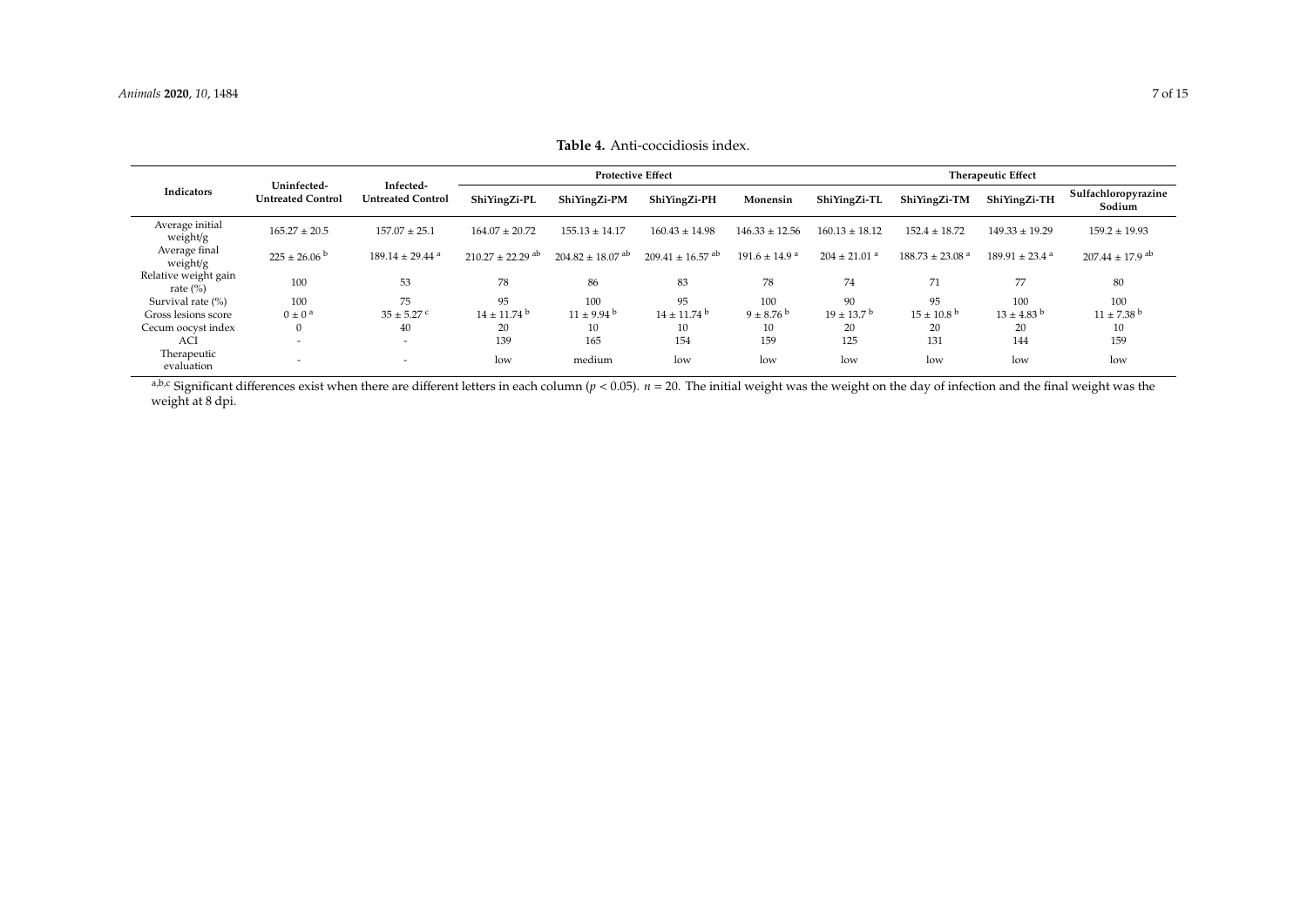The contents of total protein (Table [5\)](#page-7-0), albumin (Table [6\)](#page-7-1), and triglyceride (Table [7\)](#page-8-0) were decreased after infection on 4 and 8 dpi ( $p < 0.05$ ), but they were increased after pretreatment or treatment with "Shi Ying Zi" powder and positive drugs ( $p < 0.05$ ). The serum globulin concentrations (Table [8\)](#page-8-1) in the infected chicks with or without treatment were increased on 4 and 8 dpi (*p* < 0.05), and no significant difference was observed among all of the infected chicks. The contents of alanine aminotransferase (Table [9\)](#page-8-2) and creatinine (Table [10\)](#page-9-0) in the infected chicks were increased on 4 and 8 dpi  $(p < 0.05)$ , and after the prophylactic and therapeutic administration of "Shi Ying Zi" powder, they were decreased (*p* < 0.05). Coccidiosis led to an increased (*p* < 0.05) content of aspartate aminotransferase on 4 and 8 dpi (Table [11\)](#page-9-1), and after the prophylactic and therapeutic administration of "Shi Ying Zi" powder, it was decreased on 8 dpi  $(p < 0.05)$ .

## *3.4. Histopathological Examination*

In the cecum, oocysts invaded the cecum mucosa and intestinal gland (Figure [1B](#page-10-0)), and serious karyopyknosis and necrocytosis were detected in cecum mucosa cells. In the ShiYingZi-PM group (Figure [1C](#page-10-0)), ShiYingZi-TH group (Figure [1E](#page-10-0)), and positive control groups (Figure [1D](#page-10-0), monensin; Figure [1F](#page-10-0), sulfachloropyrazine sodium), few oocysts were observed in the cecum mucosa cells, and the cecum mucosa cells were granular and exhibited vacuolar degeneration; in the uninfected-untreated group (Figure [1A](#page-10-0)), the cecum displayed a normal structure.

<span id="page-7-0"></span>

| Groups                       | 1 dpi                         | 4 dpi                         | 8 dpi                         |
|------------------------------|-------------------------------|-------------------------------|-------------------------------|
| Uninfected-untreated control | $24.56 \pm 1.43$ <sup>a</sup> | $25.26 \pm 1.16$ c            | $25.48 \pm 1.23$ <sup>b</sup> |
| Infected-untreated control   | $25.48 \pm 2.35$ <sup>a</sup> | $21.58 \pm 1^a$               | $20.94 \pm 0.98$ <sup>a</sup> |
| ShiYingZi-PL                 | $24.8 \pm 1.02$ <sup>a</sup>  | $23.52 \pm 0.82$ <sup>b</sup> | $27.4 \pm 2.33$ bc            |
| ShiYingZi-PM                 | $23.66 \pm 2.19$ <sup>a</sup> | $24.28 \pm 1.01$ bc           | $28.62 \pm 1.42$ °            |
| ShiYingZi-PH                 | $24.3 \pm 0.92$ <sup>a</sup>  | $25.22 \pm 1.35$ c            | $28.08 \pm 1.98$ c            |
| Monensin                     | $23.6 \pm 1.98$ <sup>a</sup>  | $23.64 \pm 1.43$ <sup>b</sup> | $28.14 \pm 0.8$ <sup>c</sup>  |
| ShiYingZi-TL                 | $23.67 \pm 2.23$ <sup>a</sup> | $20.67 \pm 1.72$ <sup>a</sup> | $24.13 \pm 1.43$ b            |
| ShiYingZi-TM                 | $23.1 \pm 0.95$ <sup>a</sup>  | $21.73 \pm 1.40$ <sup>a</sup> | $23.63 \pm 1.68$ <sup>b</sup> |
| ShiYingZi-TH                 | $24.40 \pm 0.92$ <sup>a</sup> | $21.47 \pm 3.00$ <sup>a</sup> | $25.23 \pm 1.22$ <sup>b</sup> |
| Sulfachloropyrazine sodium   | $24.27 \pm 3.40$ <sup>a</sup> | $22.67 \pm 0.57$ <sup>a</sup> | $25.80 \pm 2.19^{\mathrm{b}}$ |

**Table 5.** Total protein content (g/L).

a,b,c Significant differences exist when there are different letters in each column ( $p < 0.05$ ).  $n = 5$ .

**Table 6.** The albumin content (g/L).

<span id="page-7-1"></span>

| Groups                       | 1 dpi                         | 4 dpi                        | 8 dpi                         |
|------------------------------|-------------------------------|------------------------------|-------------------------------|
| Uninfected-untreated control | $11.78 \pm 0.79$ <sup>a</sup> | $12.34 \pm 0.84$ °           | $13.74 \pm 1.03$ c            |
| Infected-untreated control   | $11.78 \pm 1.11$ <sup>a</sup> | $4.64 \pm 0.61$ <sup>a</sup> | $4.82 \pm 1.36$ <sup>a</sup>  |
| ShiYingZi-PL                 | $10.9 \pm 1.51$ <sup>a</sup>  | $6.1 \pm 0.68$ <sup>b</sup>  | $10.42 \pm 0.87$ <sup>b</sup> |
| ShiYingZi-PM                 | $10.48 \pm 2.02$ <sup>a</sup> | $7.44 \pm 0.8^{\text{ b}}$   | $11.04 \pm 0.87$ <sup>b</sup> |
| ShiYingZi-PH                 | $11.3 \pm 0.89$ <sup>a</sup>  | $7.24 \pm 1.39$ <sup>b</sup> | $11.26 \pm 0.63$ <sup>b</sup> |
| Monensin                     | $10.8 \pm 0.99$ <sup>a</sup>  | $6.6 \pm 1.44$ b             | $11.46 \pm 1.33$ b            |
| ShiYingZi-TL                 | $10.73 \pm 1.58$ <sup>a</sup> | $4.10 \pm 0.92$ <sup>a</sup> | $8.40 \pm 0.92$ <sup>b</sup>  |
| ShiYingZi-TM                 | $10.90 \pm 0.56$ <sup>a</sup> | $4.57 \pm 0.61$ <sup>a</sup> | $7.80 \pm 0.61$ b             |
| ShiYingZi-TH                 | $11.67 \pm 1.80$ <sup>a</sup> | $6.00 \pm 1.25$ <sup>a</sup> | $7.20 \pm 1.25$ <sup>b</sup>  |
| Sulfachloropyrazine sodium   | $11.53 \pm 2.87$ <sup>a</sup> | $6.20 \pm 1.00$ <sup>a</sup> | $9.43 \pm 1.00^{\circ}$       |
|                              |                               |                              |                               |

 $a,b,c$  Significant differences exist when there are different letters in each column ( $p < 0.05$ ).  $n = 5$ .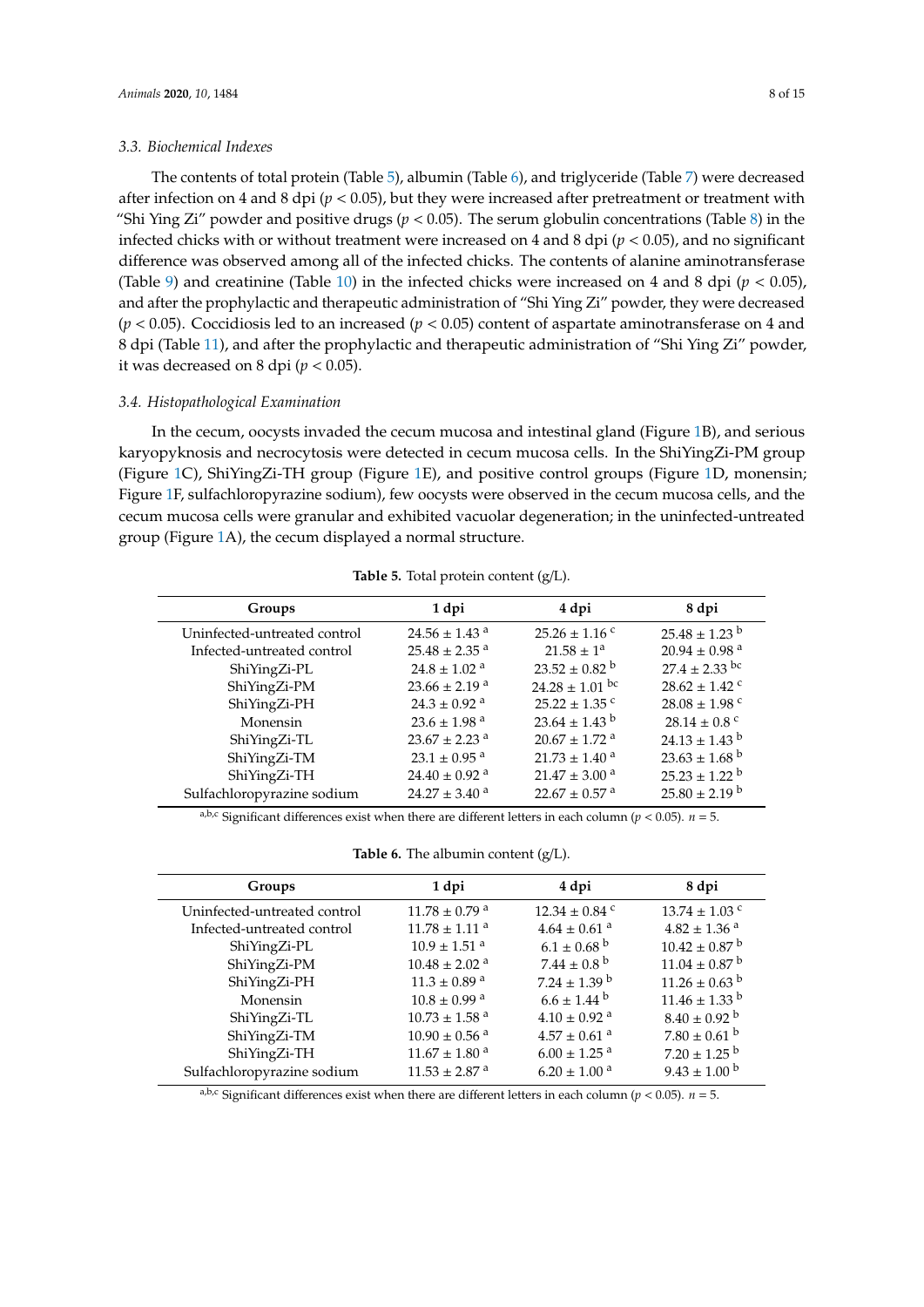<span id="page-8-0"></span>

| Groups                       | 1 dpi                        | 4 dpi                        | 8 dpi                         |
|------------------------------|------------------------------|------------------------------|-------------------------------|
| Uninfected-untreated control | $0.57 \pm 0.06$ <sup>a</sup> | $0.59 \pm 0.04$ c            | $0.57 \pm 0.07$ c             |
| Infected-untreated control   | $0.57 \pm 0.08$ <sup>a</sup> | $0.38 \pm 0.04$ <sup>a</sup> | $0.34 \pm 0.05$ <sup>a</sup>  |
| ShiYingZi-PL                 | $0.56 \pm 0.03$ <sup>a</sup> | $0.44 \pm 0.03$ <sup>b</sup> | $0.47 \pm 0.03$ b             |
| ShiYingZi-PM                 | $0.54 \pm 0.05$ <sup>a</sup> | $0.49 \pm 0.04^{\mathrm{b}}$ | $0.48 \pm 0.03$ b             |
| ShiYingZi-PH                 | $0.56 \pm 0.07$ <sup>a</sup> | $0.47 \pm 0.04^{\mathrm{b}}$ | $0.47 \pm 0.04$ b             |
| Monensin                     | $0.57 \pm 0.06$ <sup>a</sup> | $0.48 \pm 0.05$ <sup>b</sup> | $0.45 \pm 0.04^{\mathrm{b}}$  |
| ShiYingZi-TL                 | $0.55 \pm 0.05$ <sup>a</sup> | $0.39 \pm 0.04$ <sup>a</sup> | $0.40 \pm 0.06$ <sup>ab</sup> |
| ShiYingZi-TM                 | $0.54 \pm 0.06$ <sup>a</sup> | $0.36 \pm 0.03$ <sup>a</sup> | $0.41 \pm 0.03$ <sup>ab</sup> |
| ShiYingZi-TH                 | $0.53 \pm 0.09$ <sup>a</sup> | $0.38 \pm 0.07$ <sup>a</sup> | $0.46 \pm 0.04^{\mathrm{b}}$  |
| Sulfachloropyrazine sodium   | $0.56 \pm 0.05$ <sup>a</sup> | $0.37 \pm 0.04$ <sup>a</sup> | $0.45 \pm 0.04^{\mathrm{b}}$  |
|                              |                              |                              |                               |

**Table 7.** Triglyceride content (mmol/L).

a,b,c Significant differences exist when there are different letters in each column ( $p < 0.05$ ).  $n = 5$ .

**Table 8.** The globulin content (g/L).

<span id="page-8-1"></span>

| Groups                       | 1 dpi                         | 4 dpi                         | 8 dpi                         |
|------------------------------|-------------------------------|-------------------------------|-------------------------------|
| Uninfected-untreated control | $12.78 \pm 0.85$ <sup>a</sup> | $12.92 \pm 0.69$ <sup>a</sup> | $11.76 \pm 0.87$ <sup>a</sup> |
| Infected-untreated control   | $12.78 \pm 0.86$ <sup>a</sup> | $16.94 \pm 1.38$ <sup>b</sup> | $16.10 \pm 0.58$ <sup>b</sup> |
| ShiYingZi-PL                 | $13.9 \pm 2.09$ <sup>a</sup>  | $17.42 \pm 0.53$ b            | $16.98 \pm 1.65$ b            |
| ShiYingZi-PM                 | $13.18 \pm 1.45$ <sup>a</sup> | $16.84 \pm 0.3^{\mathrm{b}}$  | $17.58 \pm 0.89$ b            |
| ShiYingZi-PH                 | $13.00 \pm 0.74$ <sup>a</sup> | $17.96 \pm 0.8^{\mathrm{b}}$  | $16.82 \pm 1.5^{\mathrm{b}}$  |
| Monensin                     | $12.8 \pm 1.31$ <sup>a</sup>  | $17.04 \pm 0.78$ <sup>b</sup> | $16.68 \pm 0.9^{\mathrm{b}}$  |
| ShiYingZi-TL                 | $12.93 \pm 1.77$ <sup>a</sup> | $16.57 \pm 2.57$ b            | $15.73 \pm 1.65$ <sup>b</sup> |
| ShiYingZi-TM                 | $12.20 \pm 0.46$ <sup>a</sup> | $17.17 \pm 0.83$ <sup>b</sup> | $15.83 \pm 2.94$ <sup>b</sup> |
| ShiYingZi-TH                 | $12.70 \pm 1.97$ <sup>a</sup> | $15.47 \pm 1.76$ b            | $18.03 \pm 0.80$ b            |
| Sulfachloropyrazine sodium   | $12.73 \pm 1.83$ <sup>a</sup> | $16.47 \pm 1.56^{\mathrm{b}}$ | $16.37 \pm 0.86$ b            |

<sup>a,b,c</sup> Significant differences exist when there are different letters in each column ( $p < 0.05$ ).  $n = 5$ .

**Table 9.** The alanine aminotransferase content (U/L).

<span id="page-8-2"></span>

| Groups                       | 1 dpi                        | 4 dpi                        | 8 dpi                        |
|------------------------------|------------------------------|------------------------------|------------------------------|
| Uninfected-untreated control | $4.18 \pm 0.31$ <sup>a</sup> | $4.08 \pm 0.22$ <sup>a</sup> | $4.14 \pm 0.23$ <sup>a</sup> |
| Infected-untreated control   | $4.08 \pm 0.53$ <sup>a</sup> | $5.6 \pm 0.5^{\circ}$        | $6.06 \pm 0.21$ c            |
| ShiYingZi-PL                 | $4.1 \pm 0.37$ <sup>a</sup>  | $4.66 \pm 0.15$ <sup>a</sup> | $4.78 \pm 0.23$ b            |
| ShiYingZi-PM                 | $4.34 \pm 0.49$ <sup>a</sup> | $4.64 \pm 0.32$ <sup>a</sup> | $4.34 \pm 0.15$ <sup>a</sup> |
| ShiYingZi-PH                 | $4.14 \pm 0.45$ <sup>a</sup> | $4.66 \pm 0.21$ <sup>a</sup> | $4.34 \pm 0.15$ <sup>a</sup> |
| Monensin                     | $4.16 \pm 0.54$ <sup>a</sup> | $4.5 \pm 0.25$ <sup>a</sup>  | $4.24 \pm 0.26$ <sup>a</sup> |
| ShiYingZi-TL                 | $4.30 \pm 0.78$ <sup>a</sup> | $5.53 \pm 0.32$ <sup>b</sup> | $5.13 \pm 0.15$ <sup>b</sup> |
| ShiYingZi-TM                 | $4.16 \pm 0.35$ <sup>a</sup> | $5.16 \pm 0.67$ <sup>b</sup> | $4.93 \pm 0.35$ <sup>b</sup> |
| ShiYingZi-TH                 | $4.57 \pm 0.61$ <sup>a</sup> | $5.33 \pm 0.41$ b            | $4.80 \pm 0.60$ <sup>a</sup> |
| Sulfachloropyrazine sodium   | $4.60 \pm 0.35$ <sup>a</sup> | $5.03 \pm 067$ b             | $4.83 \pm 0.60$ <sup>a</sup> |
|                              |                              |                              |                              |

a,b,c Significant differences exist when there are different letters in each column ( $p < 0.05$ ).  $n = 5$ .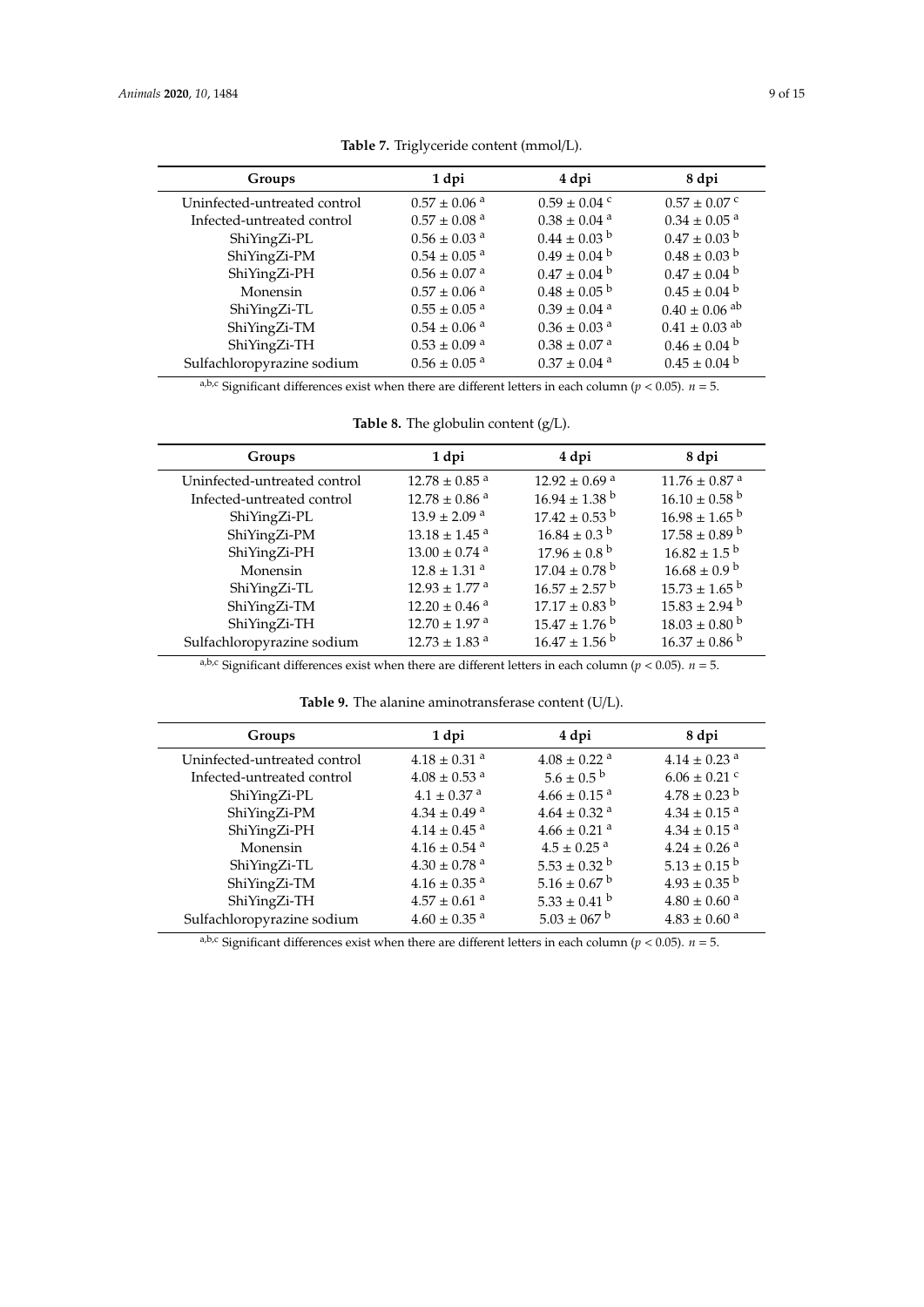<span id="page-9-0"></span>

| Groups                       | 1 dpi                         | 4 dpi                         | 8 dpi                         |
|------------------------------|-------------------------------|-------------------------------|-------------------------------|
| Uninfected-untreated control | $18.02 \pm 2.27$ <sup>a</sup> | $17.48 \pm 1.28$ <sup>a</sup> | $17.08 \pm 2.16$ <sup>a</sup> |
| Infected-untreated control   | $17.98 \pm 2.16$ <sup>a</sup> | $26.62 \pm 3.46$ c            | $28 \pm 3.17$ c               |
| ShiYingZi-PL                 | $18.34 \pm 1.4$ <sup>a</sup>  | $23.1 \pm 3.49$ b             | $22.36 \pm 1.67$ <sup>b</sup> |
| ShiYingZi-PM                 | $18.34 \pm 1.78$ <sup>a</sup> | $22.18 \pm 2.04$ b            | $20.98 \pm 1.2^{\circ}$       |
| ShiYingZi-PH                 | $18.18 \pm 2.53$ <sup>a</sup> | $21.4 \pm 1.78$ <sup>b</sup>  | $21.36 \pm 1.53$ <sup>b</sup> |
| Monensin                     | $18.52 \pm 1.43$ <sup>a</sup> | $23.42 \pm 1.54$ <sup>b</sup> | $21.04 \pm 1.23$ <sup>b</sup> |
| ShiYingZi-TL                 | $17.50 \pm 1.90$ <sup>a</sup> | $25.03 \pm 1.77$ b            | $22.73 \pm 1.71$ b            |
| ShiYingZi-TM                 | $19.13 \pm 1.72$ <sup>a</sup> | $24.86 \pm 3.22$ <sup>b</sup> | $23.66 \pm 1.59$ b            |
| ShiYingZi-TH                 | $18.56 \pm 2.00$ <sup>a</sup> | $24.46 \pm 1.60^{\mathrm{b}}$ | $23.70 \pm 1.83$ <sup>b</sup> |
| Sulfachloropyrazine sodium   | $19.76 \pm 1.04$ <sup>a</sup> | $25.40 \pm 2.52$ <sup>b</sup> | $21.56 \pm 2.33$ b            |

Table 10. The creatinine content ( $\mu$ mol/L).

a,b,c Significant differences exist when there are different letters in each column ( $p < 0.05$ ).  $n = 5$ .

**Table 11.** The aspartate aminotransferase content (U/L).

<span id="page-9-1"></span>

| Groups                       | 1 dpi                           | 4 dpi                           | 8 dpi                           |
|------------------------------|---------------------------------|---------------------------------|---------------------------------|
| Uninfected-untreated control | $220.46 \pm 11.77$ <sup>a</sup> | $223.22 \pm 12.06$ <sup>a</sup> | $230.62 \pm 23.95$ <sup>a</sup> |
| Infected-untreated control   | $222.56 \pm 14.18$ <sup>a</sup> | $263.46 \pm 9.28$ <sup>b</sup>  | $275.9 \pm 10.79$ <sup>c</sup>  |
| ShiYingZi-PL                 | $216.3 \pm 13.94$ <sup>a</sup>  | $256.66 \pm 11.08$ <sup>b</sup> | $259.28 \pm 7.49$ b             |
| ShiYingZi-PM                 | $214.38 \pm 17.06$ <sup>a</sup> | $254.54 \pm 7.25$ <sup>b</sup>  | $250.12 \pm 5.36$ <sup>b</sup>  |
| ShiYingZi-PH                 | $214.1 \pm 14.39$ <sup>a</sup>  | $251.3 \pm 7.11^{\mathrm{b}}$   | $251.32 \pm 12.03$ <sup>b</sup> |
| Monensin                     | $224.34 \pm 8.5$ <sup>a</sup>   | $263.3 \pm 11.9^{\mathrm{b}}$   | $253.08 \pm 6.31$ b             |
| ShiYingZi-TL                 | 224.20 ± 9.78 $^{\rm a}$        | $258.33 \pm 10.69$ b            | $264.03 \pm 9.18$ <sup>b</sup>  |
| ShiYingZi-TM                 | 232.33 $\pm$ 8.88 <sup>a</sup>  | $263.73 \pm 16.22$ <sup>b</sup> | $267.37 \pm 20.15$ <sup>b</sup> |
| ShiYingZi-TH                 | $220.50 \pm 11.05$ <sup>a</sup> | $264.50 \pm 9.97$ <sup>b</sup>  | $264.43 \pm 21.63$ <sup>b</sup> |
| Sulfachloropyrazine sodium   | $230.50 \pm 9.10$ <sup>a</sup>  | $263.43 \pm 19.90^{\mathrm{b}}$ | $254.07 \pm 0.36$ <sup>b</sup>  |

a,b,c Significant differences exist when there are different letters in each column ( $p < 0.05$ ).  $n = 5$ .

In the liver, *E. tenella* infection induced serious hepatocyte necrosis and inflammatory cell infiltration (Figure [1H](#page-10-0)); granular and vacuolar degeneration appeared in the ShiYingZi-PM group (Figure [1I](#page-10-0)), ShiYingZi-TH group (Figure [1K](#page-10-0)), and positive control groups (Figure [1J](#page-10-0), monensin; Figure [1L](#page-10-0), sulfachloropyrazine sodium); without infection, the liver showed a normal structure (Figure [1G](#page-10-0)).

In the kidney, serious granular and vacuolar degeneration and cell necrosis were observed in the infected-untreated group (Figure [1N](#page-10-0)); mild granular and vacuolar degeneration were observed in the ShiYingZi-PM group (Figure [1O](#page-10-0)), ShiYingZi-TH group (Figure [1Q](#page-10-0)), and positive control groups (Figure [1P](#page-10-0), monensin; Figure [1R](#page-10-0), sulfachloropyrazine sodium); more severe inflammatory cell infiltration was observed in the sulfachloropyrazine sodium group (Figure [1R](#page-10-0)) than that in the ShiYingZi-TH group (Figure [1Q](#page-10-0)); and without infection, the kidney showed a normal structure (Figure [1I](#page-10-0)).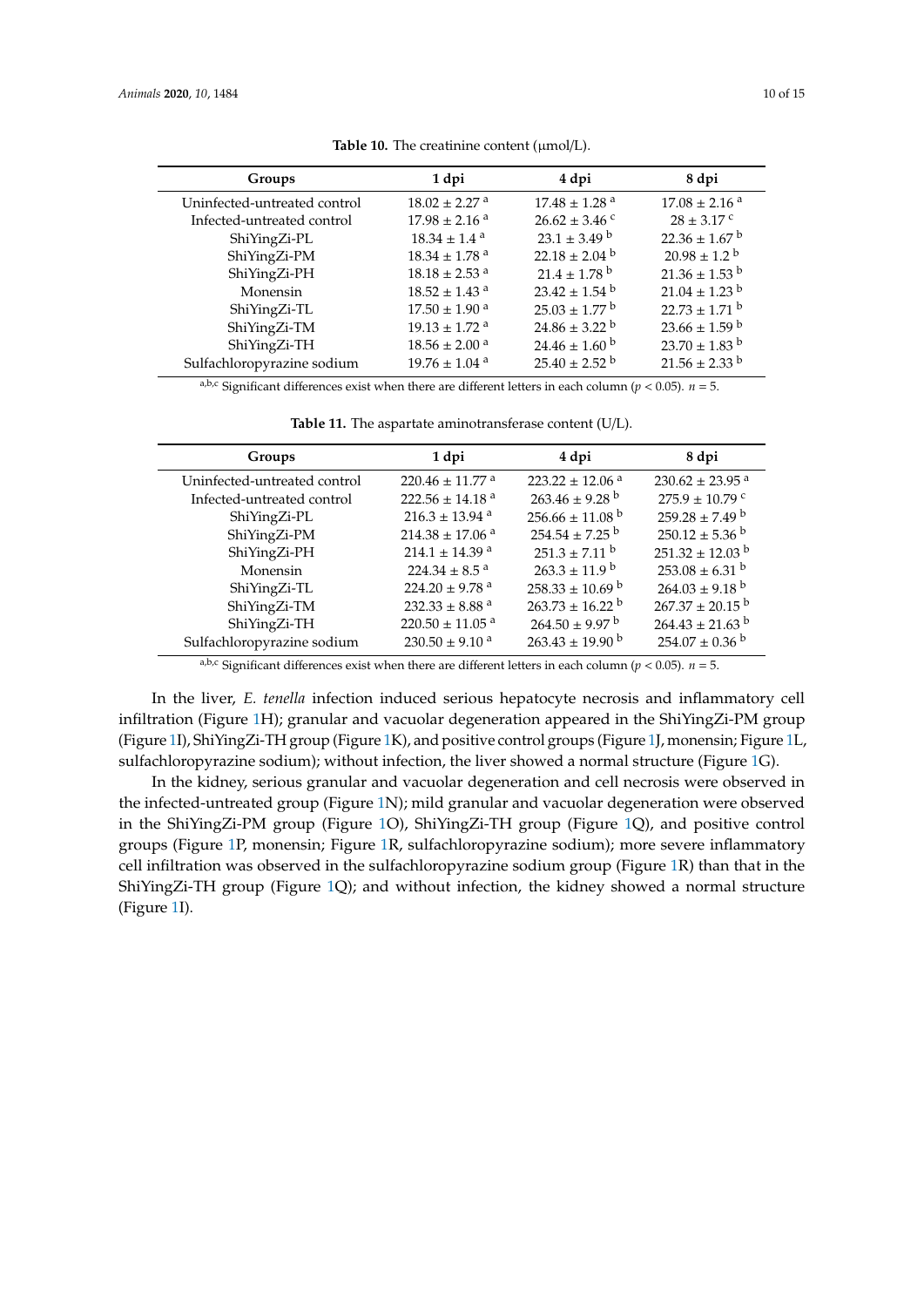

<span id="page-10-0"></span>

Figure 1. Histopathological examination (400x). In the cecum (A-F), oocysts invaded the cecum mucosa and intestinal gland ((**B**), denoted by an arrowhead) and serious karyopyknosis and necrocytosis necrocytosis were detected in cecum mucosa cells; in the ShiYingZi-PM group (**C**), ShiYingZi-TH were detected in cecum mucosa cells; in the ShiYingZi-PM group (**C**), ShiYingZi-TH group (**E**), and positive control groups ((D), monensin; (F), sulfachloropyrazine sodium), few oocysts were observed in cecum mucosa cells (denoted by an arrowhead), and the cecum mucosa cells were granular and exhibited vacuolar degeneration;  $(A)$  the uninfected-untreated group. In the liver  $(G-L)$ , Eimeria tenella infection induced serious hepatocyte necrosis and inflammatory cell infiltration ((H), denoted by arrowhead); granular and vacuolar degeneration (denoted by arrowhead) appeared in denoted by arrowhead); granular and vacuolar degeneration (denoted by arrowhead) appeared in the ShiYingZi-PM group (I), positive control group ((J), monensin; (L), sulfachloropyrazine sodium), and ShiYingZi-TH group (**K**); (**G**) the normal structure of the liver. In the kidney (**M**–**R**), serious granular and vacuolar degeneration and cell necrosis were observed in the infected-untreated group ((**N**), denoted by arrowhead); little granular and vacuolar degeneration (denoted by an arrowhead) was observed in the ShiYingZi-PM group (**O**), ShiYingZi-TH group (**Q**), and positive control group ((**P**), monensin; (**R**), sulfachloropyrazine sodium); in terms of the therapeutic effects, more inflammatory cell infiltration was observed in the positive control group (**R**) than in the ShiYingZi-TH group (**Q**); (**M**) the uninfected-untreated group.

## **4. Discussion**

Coccidiosis is one of the most economically important diseases, but commonly used anti-coccidiosis drugs often cause drug residues in meat and eggs [\[26\]](#page-13-4). This study provides a new herbal drug candidate called "Shi Ying Zi" for treating coccidiosis, and the potency is equal to that of monensin and sulfamlopyrazine. Unlike other herbal medicine, "Shi Ying Zi" does not need any extraction process and it is the powder of *C. monnieri*, *T. mongolicum*, and sodium chloride. Therefore, it is more financially acceptable, which is the one of the most important requirements for drugs used in the poultry industry. This study revealed that "Shi Ying Zi" powder administrated both prior to and after infection showed potent anticoccidial effects, suggesting that it could be used as a prophylactic and therapeutic drug. For prophylaxis, the recommended dosage of "Shi Ying Zi" powder is 10 g/kg; for treatment, it is  $15$  g/kg.

Coccidiosis usually reduces the body weight gain in broiler chicks as a result of a reduced feed intake, digestibility, and absorption of macronutrients [\[27\]](#page-13-5). It is accepted that weight gain is the more sensitive variable to coccidiosis and anticoccidial treatments [\[28\]](#page-13-6). When infective sporozoites enter the cecum mucosa by penetrating villus epithelial cells, this leads to extensive destruction of the cecum epithelium, bloody stools, and a large amount of oocyst excretion [\[29](#page-13-7)[,30\]](#page-13-8). In this study, infected chicks were dull and depressed, exhibiting disheveled feathers and a lower feed intake, which may have been due to altered gut homeostasis that led to poor feed intake and metabolism and thus decreased weight gains [\[31](#page-13-9)[,32\]](#page-13-10). "Shi Ying Zi" powder can alleviate the histopathological changes of the cecum, and the number of oocysts and mucosa cell necrocytosis in the cecum were decreased. Therefore,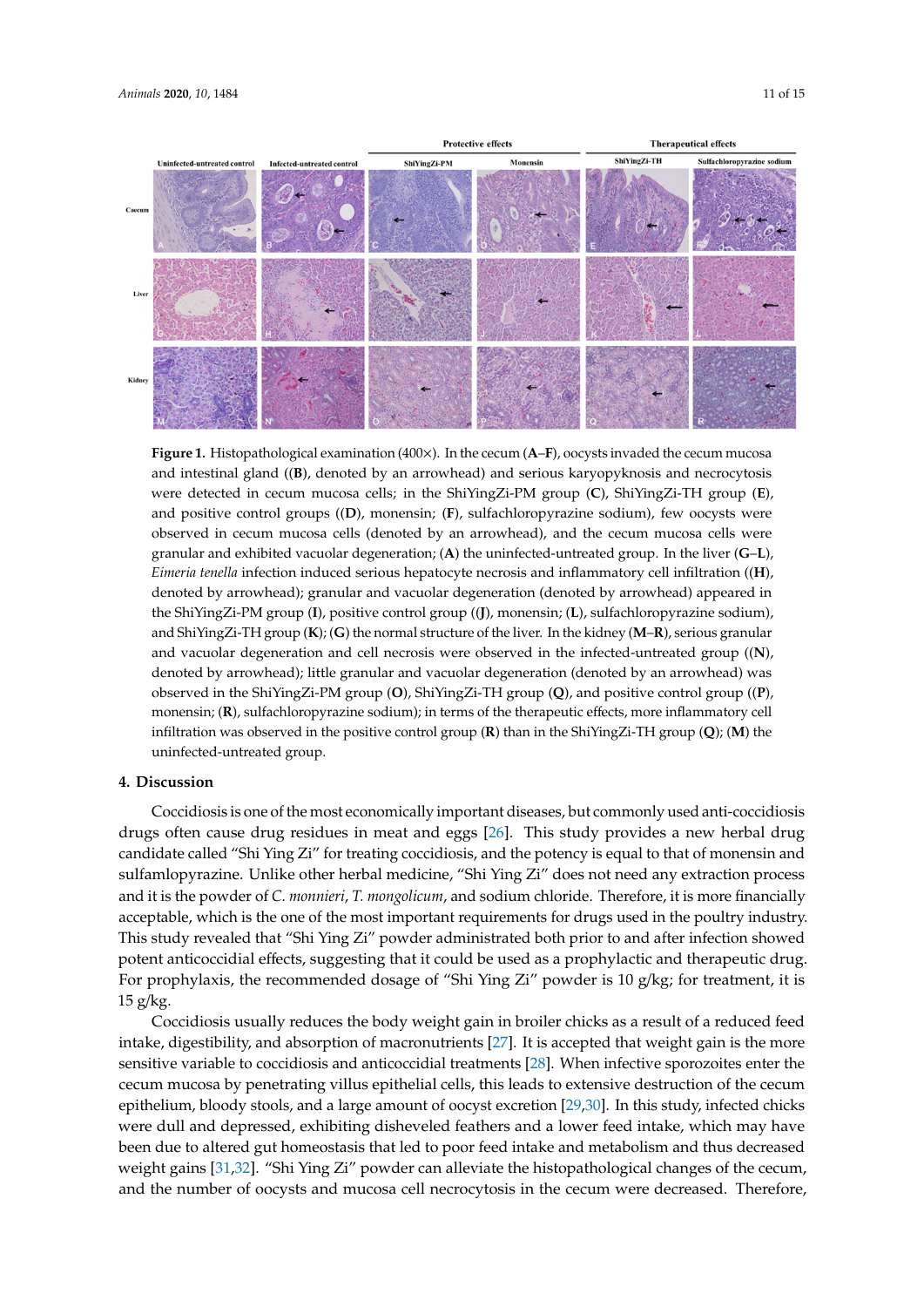the relative weight gain rates of "Shi Ying Z" groups were also improved. The anti-coccidial index is a common index employed to evaluate the anticoccidial activity of drugs. The ACI was 165 in the "Shi Ying Z" protective group (10 g/kg), which is higher than the value for the positive control monensin. These results suggested that "Shi Ying Zi" powder is a moderate-potency anticoccidial drug.

The blood biochemical analysis reflected alterations of functional organs and some enzyme activities are often used as indicators of the site and the extent of pathological injury [\[33,](#page-13-11)[34\]](#page-13-12). The infection of coccidiosis can affect the body's liver function, which leads to a decrease of the triglyceride content in the serum [\[7\]](#page-12-6). The nutrient malabsorption, hepatocellular damage, hemorrhagic enteritis, kidney dysfunction, and inappetence might lead to a decrease of the serum albumin and total protein content [\[31,](#page-13-9)[35\]](#page-13-13) and an increase of the alanine aminotransferase and aspartate amino transferase contents in the serum [\[36\]](#page-13-14). Similarly, there was a significant decrease in the contents of albumin, total protein, and triglyceride and a significant increase in the contents of alanine aminotransferase and aspartate amino transferase after infection. After prophylaxis or treatment with "Shi Ying Zi" powder, these changed biochemical parameters were recovered towards normal levels. In the histopathological study, serious liver damage after *E. tenella* infection could be observed, while "Shi Ying Zi" powder could alleviate these symptoms. These results suggested that coccidiosis could affect the body's liver function, and "Shi Ying Zi" powder could protect and alleviate the liver damage.

Creatinine is a metabolite of muscle creatine and phosphate, which is not affected by the food protein content and protein metabolism. The content of creatinine in the body is relatively constant and only reflected by the renal clearance and renal function [\[37,](#page-13-15)[38\]](#page-13-16). In the case of renal insufficiency, creatinine accumulates in the body and becomes a toxin that is harmful to the body, so the creatinine content can respond to the damage to renal parenchyma [\[39\]](#page-13-17). There was a significant increase in creatinine after infection, which was consistent with a previous report [\[40\]](#page-13-18). The content of creatinine in the ShiYingZi-treated group was significantly lower. These results showed that "Shi Ying Zi" powder could protect the kidney damage caused by coccidiosis.

Traditional Chinese medicine (TCM) formulas usually exhibit numerous pharmacological effects due to multiple components and targets [\[41\]](#page-13-19). It has been revealed that a *T. mongolicum* extract could inhibit coccidian oocyst sporulation [\[42\]](#page-14-0) and reduce liver injury induced by alcohol and environmental pollutants [\[43](#page-14-1)[,44\]](#page-14-2). Chlorogenic acid and caffeic acid, which are the main components of *T. mongolicum*, also contributed to the anticoccidial efficacy of a herbal formula [\[19\]](#page-12-18). In China, *C. monnieri* is used to treat coccidiosis in many TCM prescriptions [\[45\]](#page-14-3) and can improve the kidney function in kidney yang deficient mice [\[14\]](#page-12-13). Osthole, which is the main active constituent, is also beneficial for fatty liver [\[46\]](#page-14-4). The herbal formula called "Shi Ying Zi" presented in this study showed multidirectional activity, which may be attributed to the multiple components and biological activities of *C. monnieri* and *T. mongolicum*, such as chlorogenic acid, caffeic acid, and osthole. Further study should be conducted to find out the anticoccidial constituents of "Shi Ying Zi" and explore the anticoccidial mechanism.

#### **5. Conclusions**

The traditional Chinese medicine formula "Shi Ying Zi" powder can prevent and treat *E. tenella* infection in broiler chickens. "Shi Ying Zi" powder could be an alternative control measure for *E. tenella* infection.

**Supplementary Materials:** The following are available online at http://[www.mdpi.com](http://www.mdpi.com/2076-2615/10/9/1484/s1)/2076-2615/10/9/1484/s1, Table S1: Nutritional components of the diet.

**Author Contributions:** Conceptualization, R.J.; formal analysis, L.L.; investigation, X.S., Y.L., and S.C.; methodology, Y.H.; project administration, Y.Z.; resources, X.Z.; supervision, Z.Y.; writing—original draft, X.S.; writing—review and editing, Z.Y. All authors have read and agreed to the published version of the manuscript.

**Funding:** This research was financially supported by the Program Sichuan Veterinary Medicine and Drug Innovation Group of China Agricultural Research System (SCCXTD-2020-18), and the Science and Technology Project of Sichuan Province (Grant Nos. 2018NZ0043 and 2018NZ0064). The funding body does not have any roles in the design of the study; in the collection, analysis, and interpretation of data; and in writing of the manuscript.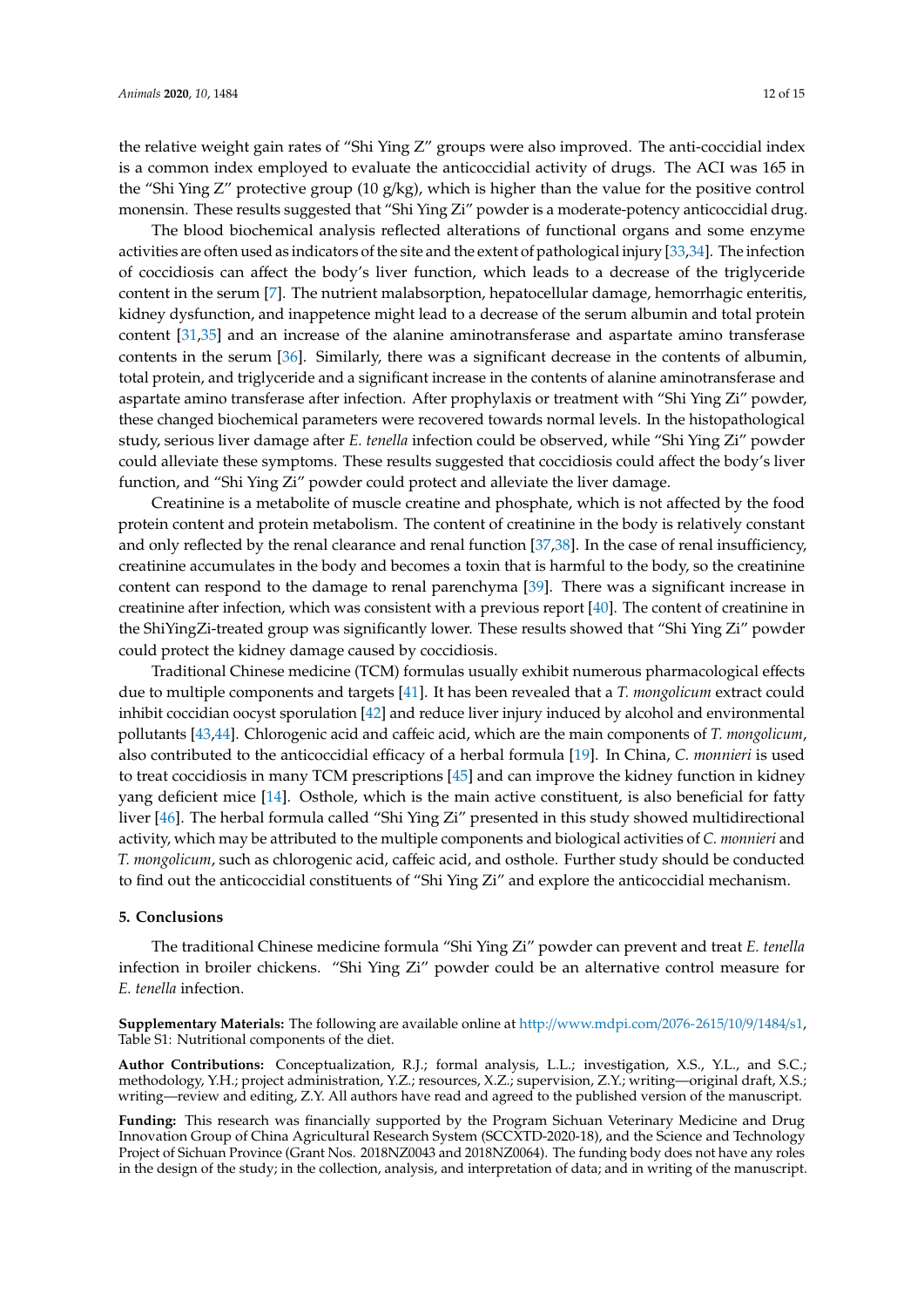**Conflicts of Interest:** The authors declare no conflict of interest.

## **References**

- <span id="page-12-0"></span>1. Fatoba, A.; Adeleke, M.A. Diagnosis and control of chicken coccidiosis: A recent update. *J. Parasit. Dis.* **2018**, *4*, 483–493. [\[CrossRef\]](http://dx.doi.org/10.1007/s12639-018-1048-1)
- <span id="page-12-1"></span>2. Morris, G.M.; Gasser, R.B. Biotechnological advances in the diagnosis of avian coccidiosis and the analysis of genetic variation in Eimeria. *Biotechnol. Adv.* **2006**, *6*, 590–603. [\[CrossRef\]](http://dx.doi.org/10.1016/j.biotechadv.2006.06.001) [\[PubMed\]](http://www.ncbi.nlm.nih.gov/pubmed/16901674)
- <span id="page-12-2"></span>3. Shirley, M.W.; Smith, A.L.; Blake, D.P. Challenges in the successful control of the avian coccidia. *Vaccine* **2007**, *30*, 5540–5547. [\[CrossRef\]](http://dx.doi.org/10.1016/j.vaccine.2006.12.030) [\[PubMed\]](http://www.ncbi.nlm.nih.gov/pubmed/17224208)
- <span id="page-12-3"></span>4. Jarujareet, W.; Kobayashi, M.; Taira, K.; Ooi, H.K. The role of the American cockroach (Periplaneta americana) as transport host of Eimeria tenella to chickens. *Parasitol. Res.* **2019**, *118*, 2311–2315. [\[CrossRef\]](http://dx.doi.org/10.1007/s00436-019-06348-0) [\[PubMed\]](http://www.ncbi.nlm.nih.gov/pubmed/31093752)
- <span id="page-12-4"></span>5. Yim, D.; Kang, S.S.; Kim, D.W.; Kim, S.H.; Lillehoj, H.S.; Min, W. Protective effects of Aloe vera-based diets in Eimeria maxima-infected broiler chickens. *Exp. Parasitol.* **2011**, *1*, 322–325. [\[CrossRef\]](http://dx.doi.org/10.1016/j.exppara.2010.08.010)
- <span id="page-12-5"></span>6. Chen, T.; Huang, B.; Zhao, Q.; Dong, H.; Zhu, S.; Zhao, Z.; Lv, L.; Yan, M.; Han, H. Molecular characterization and functional analysis of Eimeria tenella malate dehydrogenase. *Parasitol. Res.* **2018**, *117*, 2053–2063. [\[CrossRef\]](http://dx.doi.org/10.1007/s00436-018-5875-x)
- <span id="page-12-6"></span>7. Akhtar, M.; Hai, A.; Awais, M.M.; Iqbal, Z.; Muhammad, F.; ul Haq, A.; Anwar, M.I. Immunostimulatory and protective effects of Aloe vera against coccidiosis in industrial broiler chickens. *Vet. Parasitol.* **2012**, *186*, 170–177. [\[CrossRef\]](http://dx.doi.org/10.1016/j.vetpar.2011.11.059)
- <span id="page-12-7"></span>8. El-Abasy, M.; Motobu, M.; Na, K.J.; Shimura, K.; Nakamura, K.; Koge, K.; Onodera, T.; Hirota, Y. Protective Effects of Sugar Cane Extracts (SCE) on Eimeria tenella Infection in Chickens. *J. Vet. Med. Sci.* **2003**, *65*, 865–871. [\[CrossRef\]](http://dx.doi.org/10.1292/jvms.65.865)
- <span id="page-12-8"></span>9. Pastor-Fernández, I.; Pegg, E.; Macdonald, S.E.; Tomley, F.M.; Blake, D.P.; Marugán-Hernández, V. Laboratory Growth and Genetic Manipulation of Eimeria tenella. *Curr. Protoc. Microbiol.* **2019**, *53*, e81. [\[CrossRef\]](http://dx.doi.org/10.1002/cpmc.81)
- <span id="page-12-9"></span>10. Debry, R.W. Identifying conflicting signal in a multigene analysis reveals a highly resolved tree: The phylogeny of Rodentia (Mammalia). *Syst. Biol.* **2003**, *52*, 604–617. [\[CrossRef\]](http://dx.doi.org/10.1080/10635150390235403)
- <span id="page-12-10"></span>11. Youn, H.J.; Noh, J.W. Screening of the anticoccidial effects of herb extracts against Eimeria tenella. *Vet. Parasitol.* **2011**, *96*, 257–263. [\[CrossRef\]](http://dx.doi.org/10.1016/S0304-4017(01)00385-5)
- <span id="page-12-11"></span>12. Nweze, N.E.; Obiwulu, I.S. Anticoccidial effects of Ageratum conyzoides. *J. Ethnopharmacol.* **2009**, *122*, 6–9. [\[CrossRef\]](http://dx.doi.org/10.1016/j.jep.2008.11.014) [\[PubMed\]](http://www.ncbi.nlm.nih.gov/pubmed/19084586)
- <span id="page-12-12"></span>13. Quiroz-Castaneda, R.E.; Dantan-Gonzalez, E. Control of avian coccidiosis: Future and present natural alternatives. *Biomed. Res. Int.* **2015**, *2015*, 430–610. [\[CrossRef\]](http://dx.doi.org/10.1155/2015/430610) [\[PubMed\]](http://www.ncbi.nlm.nih.gov/pubmed/25785269)
- <span id="page-12-13"></span>14. Li, Y.M.; Jia, M.; Li, H.Q.; Zhang, N.D.; Wen, X.; Rahman, K.; Zhang, Q.Y.; Qin, L.P. Cnidium monnieri: A review of traditional uses, phytochemical and ethnopharmacological properties. *Am. J. Chin. Med.* **2015**, *43*, 835–877. [\[CrossRef\]](http://dx.doi.org/10.1142/S0192415X15500500) [\[PubMed\]](http://www.ncbi.nlm.nih.gov/pubmed/26243582)
- <span id="page-12-14"></span>15. Jia, M.; Li, Y.; Zhai, X.; Yang, Y.; Li, C.; Zhang, Q.; Qin, L. Qualitative Analysis and Quality Evaluation of Cnidium monnieri Using UHPLC-ESI-Q-TOF/MS. *Chin. Herb. Med.* **2016**, *8*, 323–330. [\[CrossRef\]](http://dx.doi.org/10.1016/S1674-6384(16)60058-8)
- <span id="page-12-15"></span>16. Ma, C.; Zhu, L.; Wang, J.; He, H.; Chang, X.; Gao, J.; Shumin, W.; Yan, T. Anti-inflammatory effects of water extract of Taraxacum mongolicum hand-Mazz on lipopolysaccharide-induced inflammation in acute lung injury by suppressing PI3K/Akt/mTOR signaling pathway. *J. Ethnopharmacol.* **2015**, *168*, 349–355. [\[CrossRef\]](http://dx.doi.org/10.1016/j.jep.2015.03.068)
- <span id="page-12-16"></span>17. Hu, C. Taraxacum: Phytochemistry and health benefits. *Chin. Herb. Med.* **2018**, *10*, 353–361. [\[CrossRef\]](http://dx.doi.org/10.1016/j.chmed.2018.08.003)
- <span id="page-12-17"></span>18. Su, H.; Liu, X.; Yan, W.; Shi, T.; Zhao, X.; Blake, D.P.; Tomley, F.M.; Suo, X. piggyBac transposon-mediated transgenesis in the apicomplexan parasite Eimeria tenella. *PLoS ONE* **2012**, *7*, e40075. [\[CrossRef\]](http://dx.doi.org/10.1371/journal.pone.0040075)
- <span id="page-12-18"></span>19. Kumar, S.; Garg, R.; Moftah, A.; Clark, E.L.; Macdonald, S.E.; Chaudhry, A.S.; Sparagano, O.; Banerjee, P.S.; Kundu, K.; Tomley, F.M.; et al. An optimised protocol for molecular identification of Eimeria from chickens. *Vet. Parasitol.* **2014**, *199*, 24–31. [\[CrossRef\]](http://dx.doi.org/10.1016/j.vetpar.2013.09.026)
- <span id="page-12-19"></span>20. Hodgson, J.N. Coccidiosis: Oocyst counting technique for coccidiostat evaluation. *Exp. Parasitol.* **1970**, *28*, 99–102. [\[CrossRef\]](http://dx.doi.org/10.1016/0014-4894(70)90073-1)
- <span id="page-12-20"></span>21. Long, P.L.; Millard, B.J.; Joyner, L.P.; Norton, C.C. A guide to laboratory techniques used in the study and diagnosis of avian coccidiosis. *Folia. Vet. Lat.* **1976**, *6*, 201–217. [\[PubMed\]](http://www.ncbi.nlm.nih.gov/pubmed/1010500)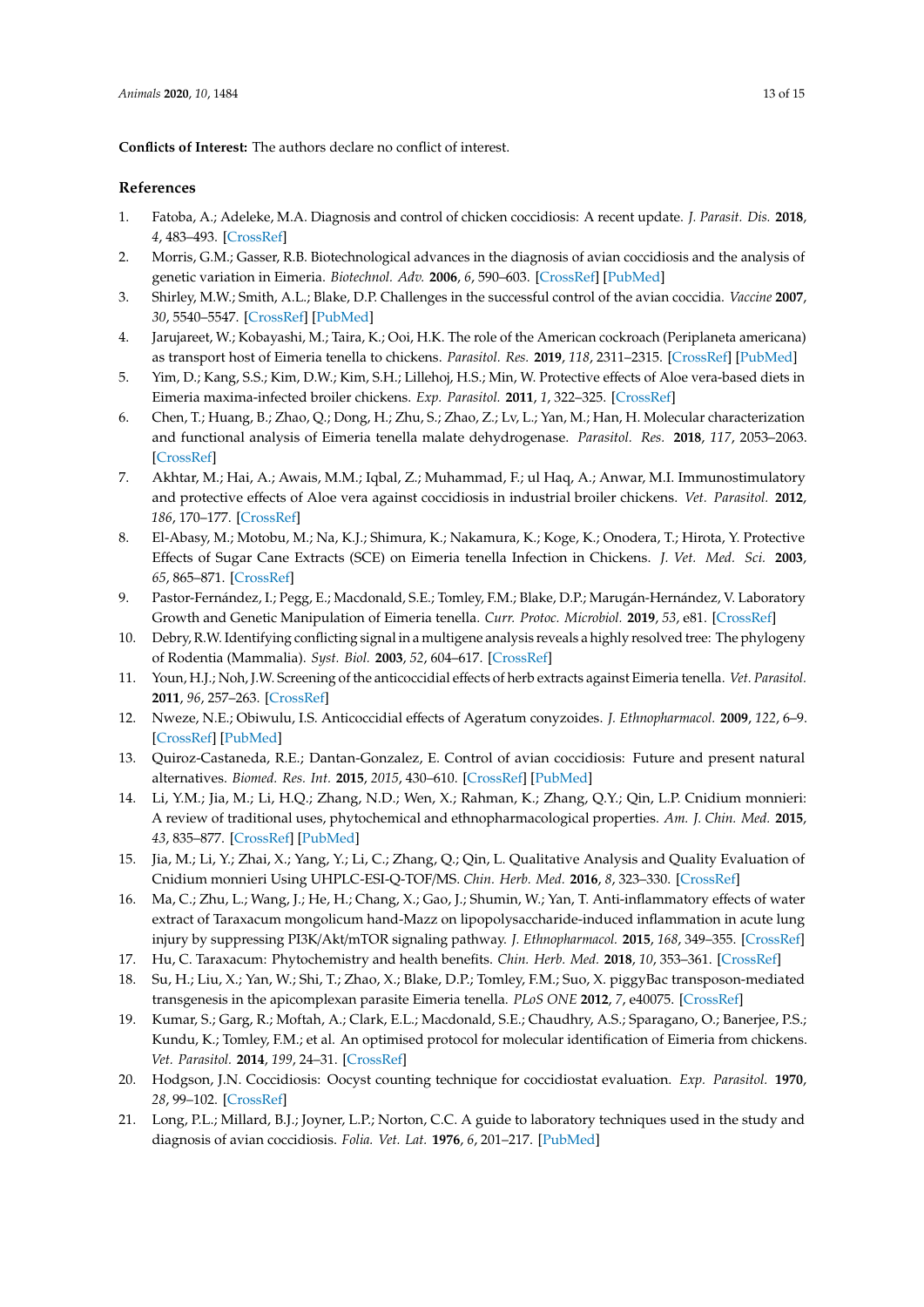- <span id="page-13-0"></span>22. Jiang, S.; Mohammed, A.A.; Jacobs, J.A.; Cramer, T.A.; Cheng, H.W. Effect of synbiotics on thyroid hormones, intestinal histomorphology, and heat shock protein 70 expression in broiler chickens reared under cyclic heat stress. *Poult. Sci.* **2019**, *99*, 142–150. [\[CrossRef\]](http://dx.doi.org/10.3382/ps/pez571) [\[PubMed\]](http://www.ncbi.nlm.nih.gov/pubmed/32416795)
- <span id="page-13-1"></span>23. Ványi, A.; Sályi, G.; Majoros, G.; Glávits, R.; Sándor, G.; Bagó, G. Interaction of T-2 fusariotoxin and monensin in broiler chickens infected with Coccidia. *Acta Vet. Hung.* **1989**, *37*, 327–333. [\[PubMed\]](http://www.ncbi.nlm.nih.gov/pubmed/2638811)
- <span id="page-13-2"></span>24. Johnson, J.; Reid, W.M. Anticoccidial drugs: Lesion scoring techniques in battery and floor-pen experiments with chickens. *Exp. Parasitol.* **1970**, *28*, 30–36. [\[CrossRef\]](http://dx.doi.org/10.1016/0014-4894(70)90063-9)
- <span id="page-13-3"></span>25. De Pablos, L.M.; dos Santos, M.F.; Montero, E.; Garcia-Granados, A.; Parra, A.; Osuna, A. Anticoccidial activity of maslinic acid against infection with Eimeria tenella in chickens. *Parasitol. Res.* **2010**, *107*, 601–604. [\[CrossRef\]](http://dx.doi.org/10.1007/s00436-010-1901-3)
- <span id="page-13-4"></span>26. Pop, L.M.E.; Varga, M.; Coroian, M.E.; Nedisan, V.; Mircean, M.O.; Dumitrache, L.; Farczádi, I.; Fülöp, M.D.; Fazakas, C.M.; Györke, A. Efficacy of a commercial herbal formula in chicken experimental coccidiosis. *Parasit. Vectors.* **2019**, *12*, 343. [\[CrossRef\]](http://dx.doi.org/10.1186/s13071-019-3595-4)
- <span id="page-13-5"></span>27. Adams, C.; Vahl, H.A.; Veldman, A. Interaction between nutrition and Eimeria acervulina infection in broiler chickens: Diet compositions that improve fat digestion during Eimeria acervulina infection. *Br. J. Nutr.* **1996**, *75*, 875–880. [\[CrossRef\]](http://dx.doi.org/10.1079/BJN19960193)
- <span id="page-13-6"></span>28. Gerhold, R.W.; Fuller, A.L.; McDougald, L.R. Coccidiosis in the chukar partridge (Alectoris chukar): A survey of coccidiosis outbreaks and a test of anticoccidial drugs against Eimeria kofoidi. *Avian. Dis.* **2016**, *60*, 752–757. [\[CrossRef\]](http://dx.doi.org/10.1637/11388-020816-Reg)
- <span id="page-13-7"></span>29. Kawazoe, U.; Fabio, J.D. Resistance to diclazuril in field isolates of Eimeria species obtained from commercial broiler flocks in Brazil. *Avian. Pathol.* **1994**, *23*, 305–311. [\[CrossRef\]](http://dx.doi.org/10.1080/03079459408418998)
- <span id="page-13-8"></span>30. Dutta, G.P.; Mohan, A.; Tripathi, R. Study of the Gametocytocidal/Sporontocidal Action of Qinghaosu (Artemisinin) by Electron Microscopy. *J. Parasitol.* **1990**, *76*, 849–852. [\[CrossRef\]](http://dx.doi.org/10.2307/3282804)
- <span id="page-13-9"></span>31. Kettunen, H.; Tiihonen, K.; Peuranen, S.; Saarinen, M.T.; Remus, J.C. Dietary betaine accumulates in the liver and intestinal tissue and stabilizes the intestinal epithelial structure in healthy and coccidia-infected broiler chicks. *Comp. Biochem. Physiol. A Mol. Integr. Physiol.* **2001**, *130*, 759–769. [\[CrossRef\]](http://dx.doi.org/10.1016/S1095-6433(01)00410-X)
- <span id="page-13-10"></span>32. Hosseini-Mansoub, N.; Bahrami, Y. Influence of dietary fish oil supplementation on humoral immune response and some selected biochemical parameters of broiler chickens. *J. Agrobiol.* **2011**, *28*, 67–77. [\[CrossRef\]](http://dx.doi.org/10.2478/v10146-011-0008-5)
- <span id="page-13-11"></span>33. Flora, S.J.; Dubey, R.; Kannan, G.M.; Chauhan, R.S.; Pant, B.P.; Jaiswal, D.K. Meso 2,3-dimercaptosuccinic acid (DMSA) and monoisoamyl DMSA effect on gallium arsenide induced pathological liver injury in rats. *Toxicol. Lett.* **2002**, *132*, 9–17. [\[CrossRef\]](http://dx.doi.org/10.1016/S0378-4274(02)00034-6)
- <span id="page-13-12"></span>34. Cerrato, P.; Lentini, A.; Baima, C.; Grasso, M.; Azzaro, C.; Bosco, G.; Destefanis, E.; Benna, P.; Bergui, M.; Bergamasco, B. Hypogeusia and hearing loss in a patient with an inferior collicular infarction. *Neurology* **2005**, *65*, 1840–1841. [\[CrossRef\]](http://dx.doi.org/10.1212/01.wnl.0000187083.90889.72)
- <span id="page-13-13"></span>35. Mondal, D.K.; Chattopadhyay, S.; Batabyal, S.; Bera, A.K.; Bhattacharya, D. Plasma biochemical indices at various stages of infection with a field isolate of Eimeria tenella in broiler chicken. *Vet. World.* **2011**, *4*, 404–409. [\[CrossRef\]](http://dx.doi.org/10.5455/vetworld.2011.404-409)
- <span id="page-13-14"></span>36. Jafari, R.A.; Razi-Jalali, M.; Kiani, R. Effect of fresh dietary garlic powder on some of the serum biochemical parameters in broiler chicks. *Compara. Clin. Pathol.* **2011**, *20*, 295–297. [\[CrossRef\]](http://dx.doi.org/10.1007/s00580-010-0989-2)
- <span id="page-13-15"></span>37. Hirani, N.D.; Hasnani, J.J.; Dhami, A.J.; Khanna, K. Haemato-biochemical profile of broilers affected with coccidiosis. *J. Vet. Parasitol.* **2007**, *21*, 25–28.
- <span id="page-13-16"></span>38. Dwyer, B.K.; Gorman, M.; Carroll, I.R.; Druzin, M. Urinalysis vs urine protein-creatinine ratio to predict significant proteinuria in pregnancy. *J. Perinatol.* **2008**, *28*, 461–467. [\[CrossRef\]](http://dx.doi.org/10.1038/jp.2008.4)
- <span id="page-13-17"></span>39. Liu, K.D.; Thompson, B.T.; Ancukiewicz, M.; Steingrub, J.S.; Douglas, I.S.; Matthay, M.A.; Wright, P.; Peterson, M.W.; Rock, P.; Hyzy, R.C.; et al. Acute kidney injury in patients with acute lung injury: Impact of fluid accumulation on classification of acute kidney injury and associated outcomes. *Crit. Care. Med.* **2011**, *39*, 2665–2671. [\[CrossRef\]](http://dx.doi.org/10.1097/CCM.0b013e318228234b)
- <span id="page-13-18"></span>40. Dar, S.A.; Verma, P.; Ashfaque, M.; Mir, I.A. Effect of garlic extract on haematobiochemical changes in Eimeria tenella infected broiler chicken. *Natl. Acad. Sci. Lett.* **2014**, *37*, 311–316. [\[CrossRef\]](http://dx.doi.org/10.1007/s40009-014-0237-4)
- <span id="page-13-19"></span>41. Wu, G.; Zhang, W.; Li, H. Application of metabolomics for unveiling the therapeutic role of traditional Chinese medicine in metabolic diseases. *J. Ethnopharmacol.* **2019**, *242*, 112057. [\[CrossRef\]](http://dx.doi.org/10.1016/j.jep.2019.112057) [\[PubMed\]](http://www.ncbi.nlm.nih.gov/pubmed/31279867)